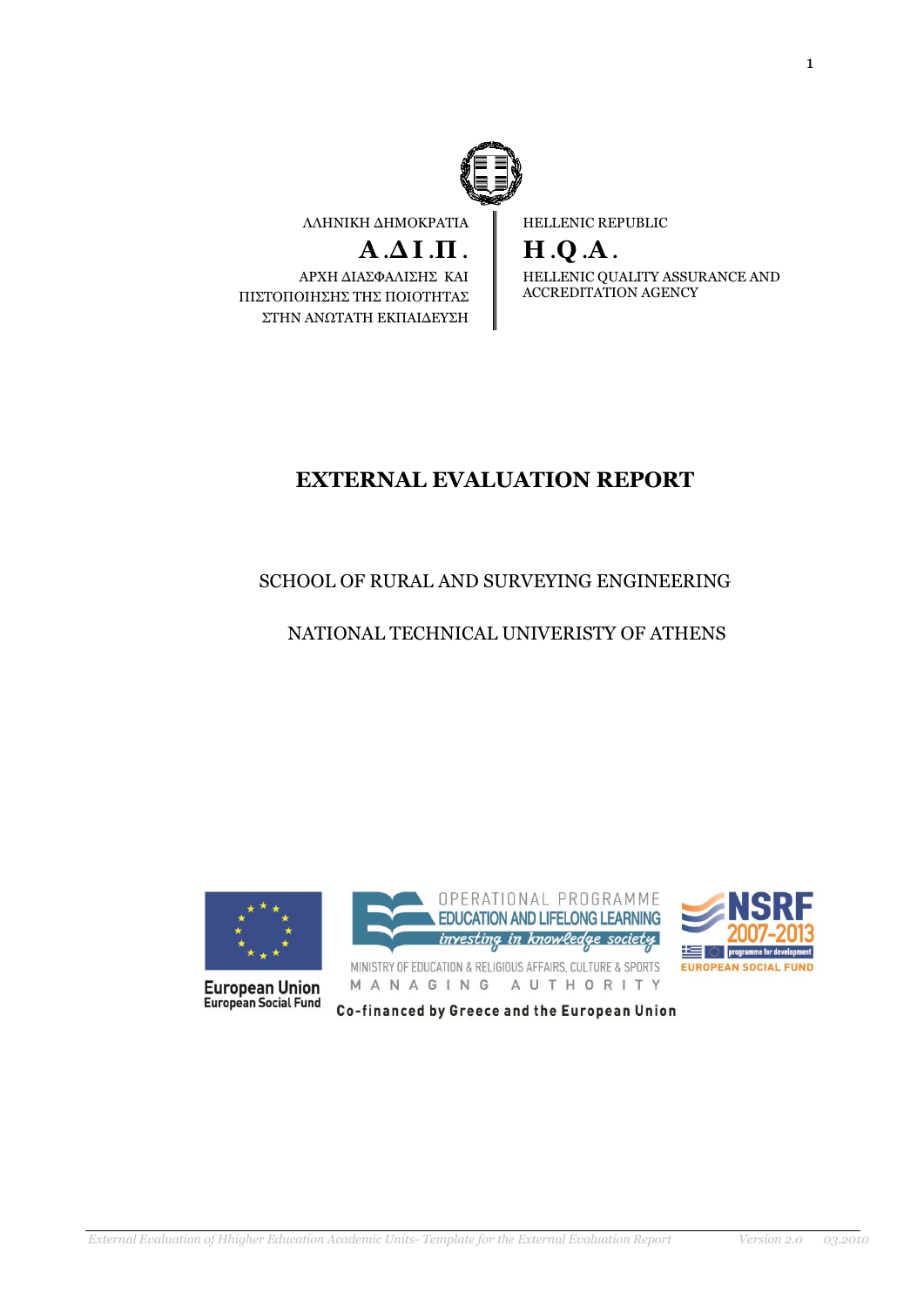# **TABLE OF CONTENTS**

### **The External Evaluation Committee**

### *Introduction*

- I. The External Evaluation Procedure
	- Brief account of documents examined, of the Site Visit, meetings and facilities visited.
- II. The Internal Evaluation Procedure
	- Comments on the quality and completeness of the documentation provided and on the overall acceptance of and participation in the Quality Assurance procedures by the Department.

### *Α. Curriculum – Undergraduate programme*

### APPROACH

 Goals and objectives of the Curriculum, structure and content, intended learning outcomes.

IMPLEMENTATION

- Rationality, functionality, effectiveness of the Curriculum.
- RESULTS
	- Maximizing success and dealing with potential inhibiting factors.
- IMPROVEMENT
	- Planned improvements.

### *B. Teaching*

### APPROACH:

- Pedagogic policy and methodology, means and resources.
- IMPLEMENTATION
	- Quality and evaluation of teaching procedures, teaching materials and resources, mobility.

RESULTS

- Efficacy of teaching, understanding of positive or negative results.
- IMPROVEMENT
	- Proposed methods for improvement.

# *C. Research*

### APPROACH

• Research policy and main objectives.

IMPLEMENTATION

 Research promotion and assessment, quality of support and infrastructure. RESULTS

 Research projects and collaborations, scientific publications and applied results. IMPROVEMENT

Proposed initiatives aiming at improvement.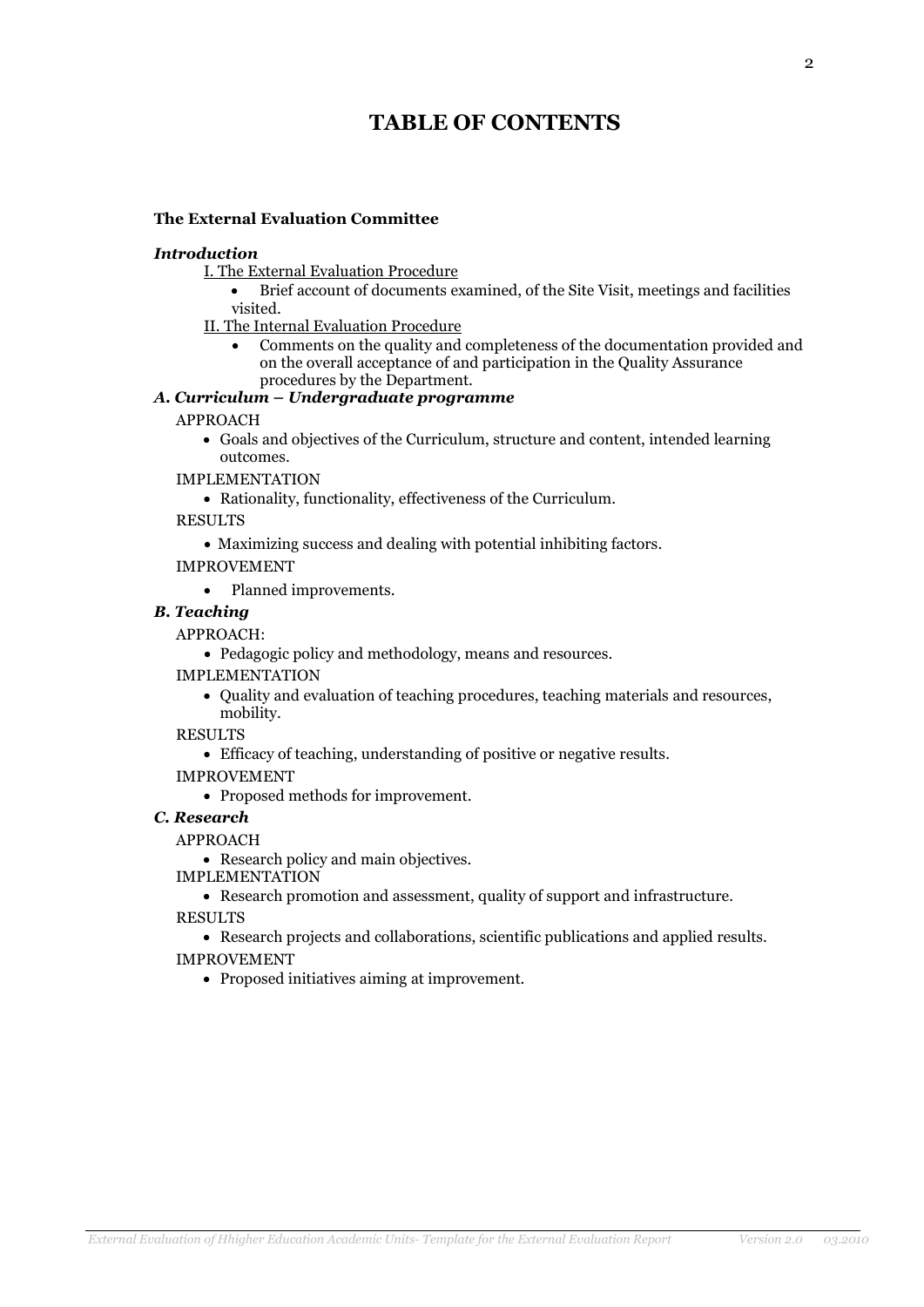### *D. Graduate Programmes*

#### APPROACH

 Goals and objectives of the graduate programme, structure and content, intended learning outcomes.

#### IMPLEMENTATION

Rationality, functionality, effectiveness of the graduate programme.

### RESULTS

Maximizing success and dealing with potential inhibiting factors.

### IMPROVEMENT

• Planned improvements.

### *E. PhD Programme*

### APPROACH

 Goals and objectives of the PhD programme, structure and content, intended learning outcomes.

IMPLEMENTATION

Rationality, functionality, effectiveness of the PhD programme.

RESULTS

Maximizing success and dealing with potential inhibiting factors.

### IMPROVEMENT

• Planned improvements.

### *F. All Other Services*

### APPROACH

Quality and effectiveness of services provided by the Department.

IMPLEMENTATION

 Organization and infrastructure of the Department's administration (e.g. secretariat of the Department).

RESULTS

- Adequateness and functionality of administrative and other services.
- IMPROVEMENTS
	- Proposed initiatives aiming at improvement.

**Collaboration with social, cultural and production organizations**

### *G. Strategic Planning, Perspectives for Improvement and Dealing with Potential Inhibiting Factors*

Short-, medium- and long-term goals and plans of action proposed by the Department.

### *H. Final Conclusions and recommendations of the EEC on:*

 The development and present situation of the Department, good practices and weaknesses identified through the External Evaluation process, recommendations for improvement.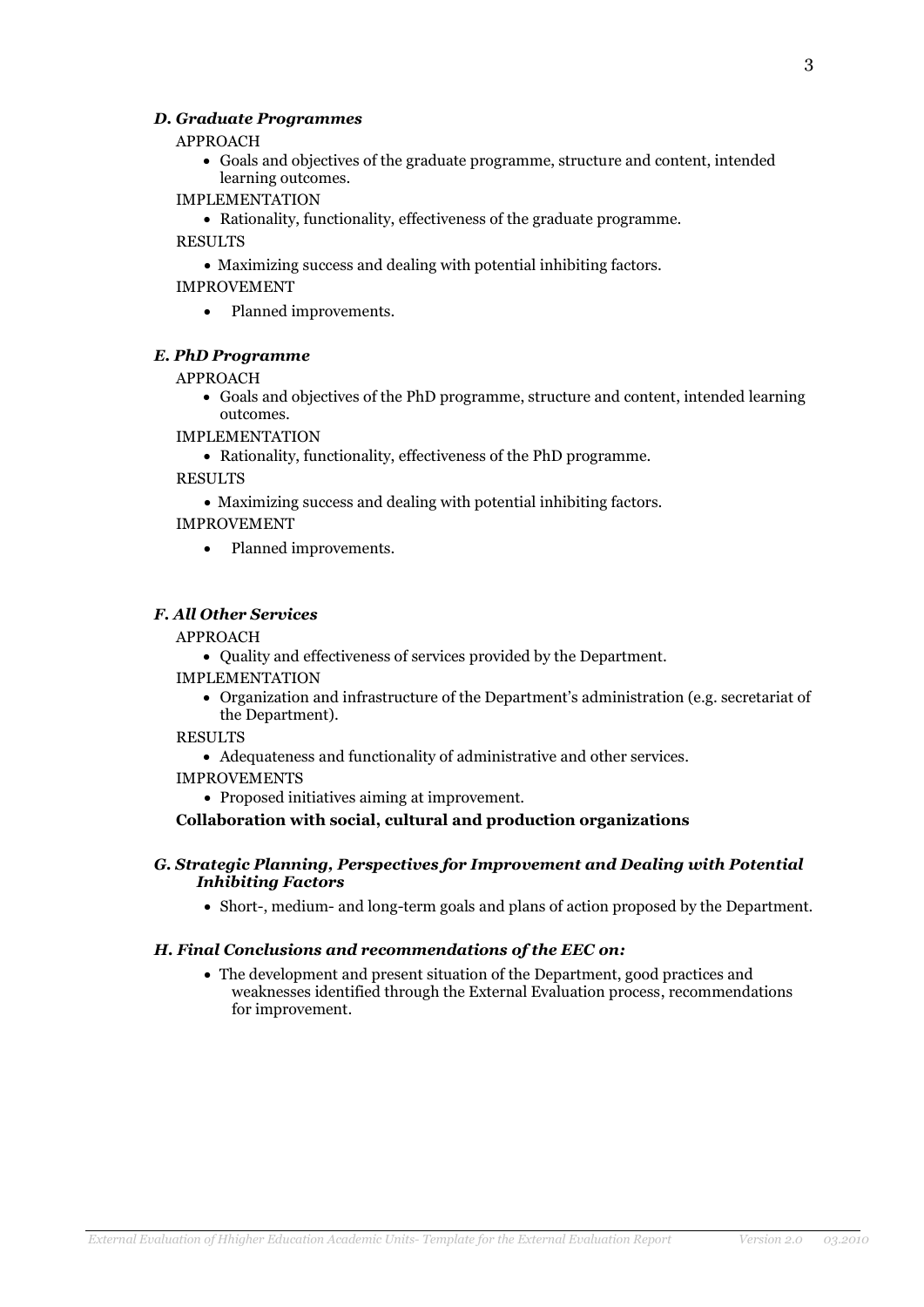### **External Evaluation Committee (EEC)**

The Committee responsible for the External Evaluation of the School of Rural and Surveying Engineering of the National Technical University of Athens (NTUA) consisted of the following five (5) expert evaluators drawn from the Registry constituted by the HQAA in accordance with Law 3374/2005:

1. Associate Professor Costas Armenakis (Coordinator) (Title) (Name and Surname)

Geomatics Engineering, Department of Earth and Space Science and Engineering, Lassonde School of Engineering, York University, Canada (Institution of origin)

2. Professor Peggy Agouris (Title) (Name and Surname)

> Dean, College of Science, George Mason University, USA (Institution of origin)

3. Professor Helen Couclelis (Title) (Name and Surname)

> Department of Geography, University of California -Santa Barbara, USA (Institution of origin)

4. Professor Lily Elefteriadou (Title) (Name and Surname)

Director, University of Florida Transportation Institute (UFTI), Department of Civil and Coastal Engineering, University of Florida, USA (Institution of origin)

5. Expert Ioannis Machikas (Title) (Name and Surname)

> President of the Association of Rural and Surveying Engineers, Greece (Institution of origin)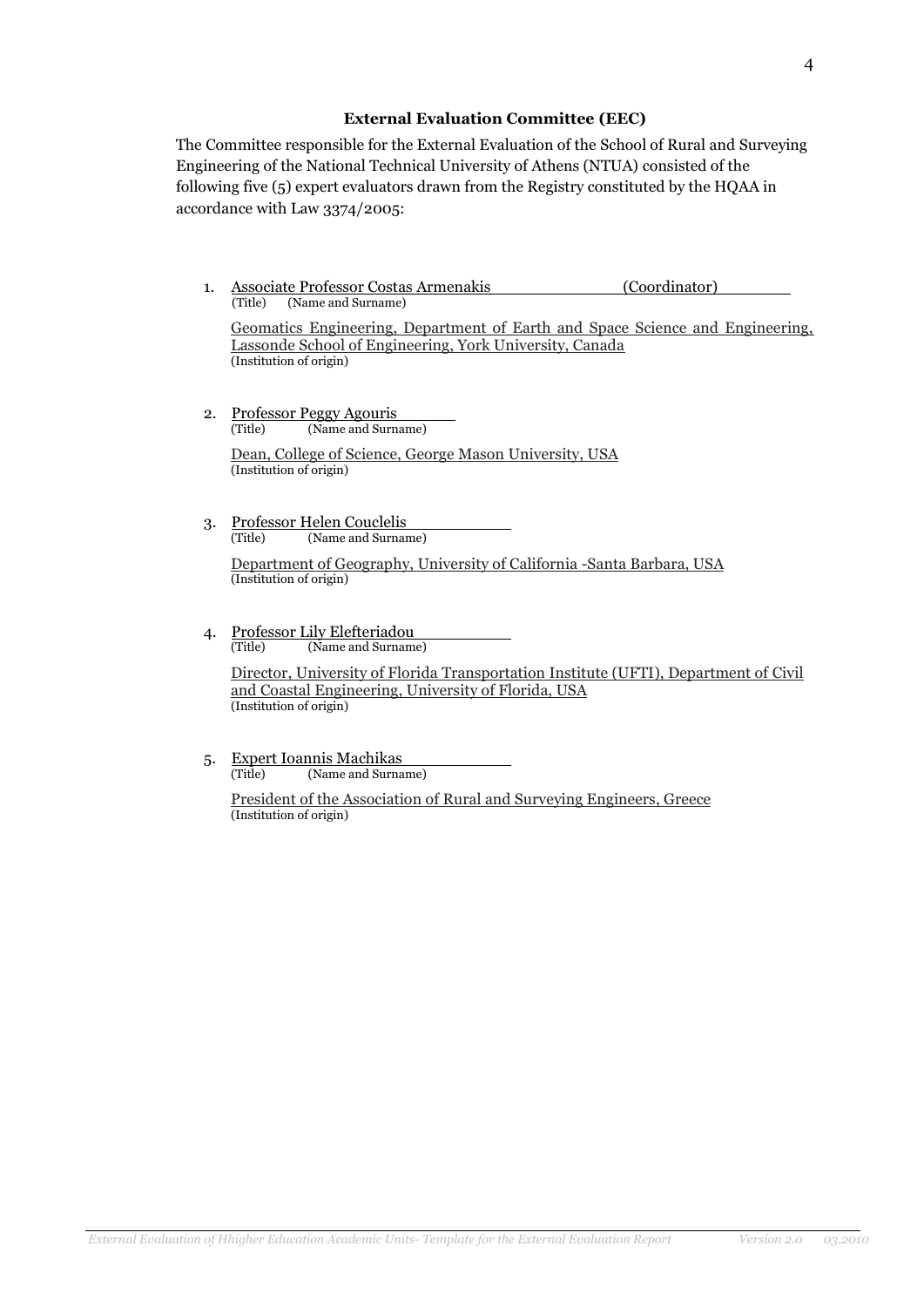# *Introduction*

### I. The External Evaluation Procedure

The dates of the visit were Monday, September 23, 2013 to Wednesday, September 25, 2013. During the week of the EEC's visit, the National Technical University of Athens was closed due to a labor dispute. Therefore, an on-site visit to the School of Rural and Surveying Engineering was not possible, and all meetings were held at the offices of ADIP. The EEC appreciates very much the efforts of Dean Siolas, faculty, staff, and students of the School to participate in this assessment under these difficult circumstances and expresses its sincere thanks to everyone who attended the meetings. Their enthusiastic participation clearly shows their exemplary professionalism and their willingness to seriously address the process of assessment for their School.

### Schedule of the visit

Monday, September 25, 2013

- Meeting with Professor Siolas, Dean, School of Rural and Surveying Engineering
- Meeting with Professor Moropoulou, Vice-Rector, National Technical University of Athens
- Presentation and discussions of the School
- Meeting with the School's Administrative Secretary
- Meeting with staff (EEDIP, ETEP, IDAX)
- Meeting with the Professional Association of Rural and Surveying Engineers.

Tuesday, September24, 2013

- Presentations and discussions of Section I: Topography
- Meeting with Professor Ioannidis, Head, Topography Section
- Meeting with Professor Paradisis, Lab of Higher Geodesy and Dionysos Centre
- Meeting with Professor Stathas, Lab of General Geodesy
- Meeting with Professor Argialas, Remote Sensing Lab
- Meeting with Professor Georgopoulos, Laboratory of Photogrammetry
- Meeting with Professor Ioannidis, Cadastral Knowledge Area
- Meeting with Professor Nakos, Lab of Cartography
- Meeting with Professor Tsoulos, Geoinformation Centre
- Meeting with Professor Ioannidis, Geoinformation Graduate Program
- Meeting with students

Wednesday, September25, 2013

- Presentations and discussions of Sections II & III: Geography and Regional Planning and Infrastructure and Rural Development
- Meeting with Professor Vlastos, Head, Geography and Regional Planning
- Presentation of the Physical Geography and Environmental Impacts Lab, M.P. Papadopoulou
- Presentation of the Geography and Spatial Analysis Lab, Th. Vlastos and G. Fotis
- Presentation of the area Regional Planning and Regional Analysis, Unit of Regional Design and Regional Development, A. Stratigea
- Presentation of the Sustainable Mobility Unit, Th. Vlastos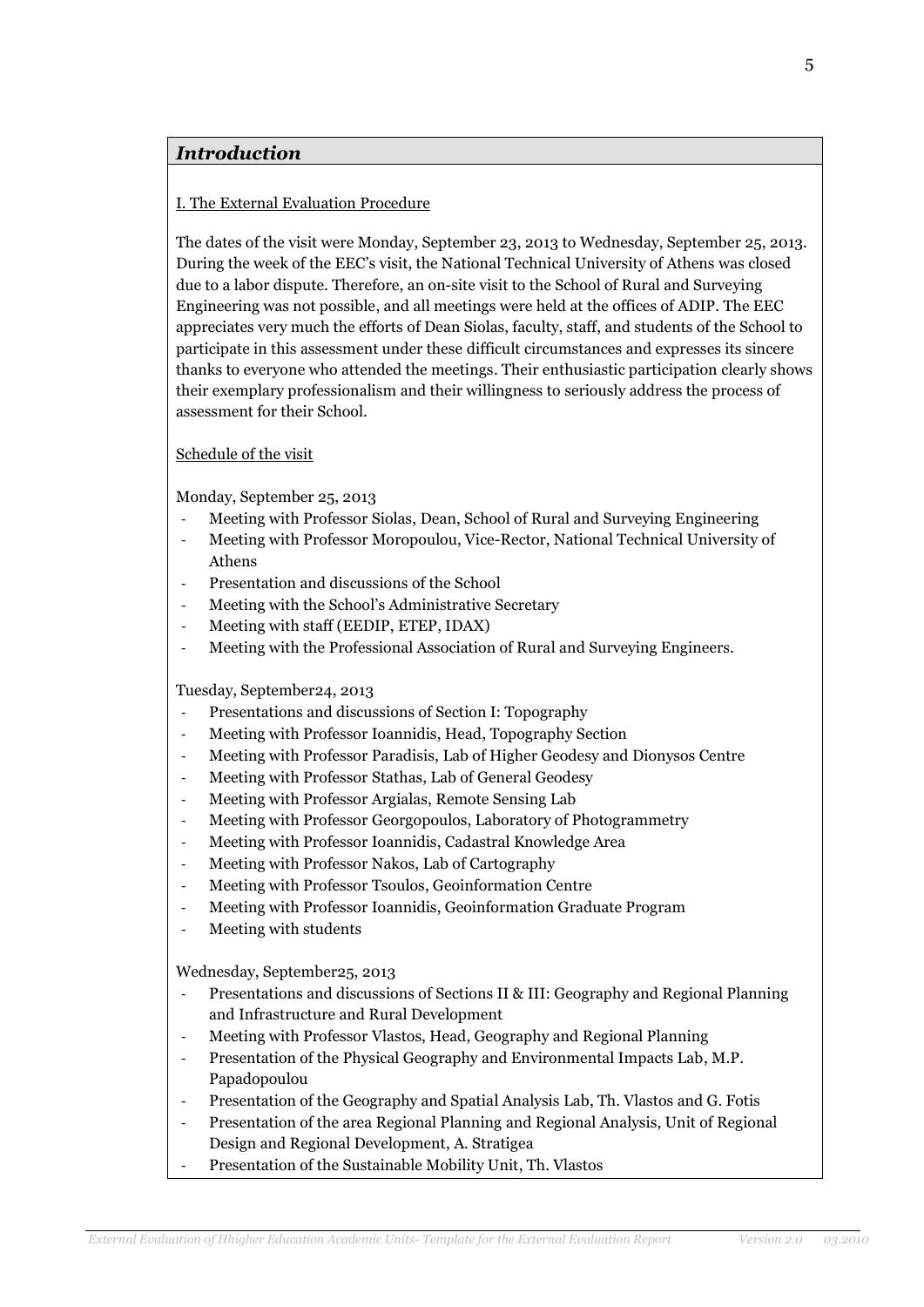- Presentation of the area Housing and Urban Planning Topics, A. Siolas
- Meeting with Professor Psarianos, Head, Infrastructure and Rural Development
- Meeting with Professor Nalbaldis, Land Reclamation Works and Water Resources Management
- Meeting with Professor Kattis, Structural Engineering and Elements of Structural Works Lab
- Meeting with Professor Aga, Architectural Design
- Meeting with Professors Psarianos and Spyropoulou, Transportation Engineering Lab
- Presentation of the Centre of Assessment of Natural Hazards and Preventive (Proactive/Mitigation) Planning

Presentation materials and a variety of additional documents were provided to the EEC, including the following rreference material:

- Presentations and discussions with faculty members and support personnel
- Discussions with students
- Internal assessment
- Curriculum guide
- Examples of lab assignments
- Example of photogrammetric field camp assignment
- White paper on the strategic objectives and character of the School

### II. The Internal Evaluation Procedure

The EEC was given the 2010 internal evaluation report of the School of Rural and Surveying Engineering. This report is an extensive, well-documented, and well-written comprehensive document. It contains a wealth of useful information and data about the School, its programs, the curriculum, faculty, students, relations with external stakeholders, administration, services and infrastructure, as well as graduate programs and research. The report provides valuable information and addresses most major issues faced by the School. Through the report, the School has met the requirements of the internal evaluation process, although a more recent report would have been desirable.

# *Α. Curriculum – Undergraduate programme*

# APPROACH

The School's curriculum aims to cover the scientific and technical activities of Rural and Surveying Engineers, Greece's production and development goals, as well as future prospects in those areas. It aims at providing students with the necessary scientific and technological education that will enable them to perform satisfactorily in a chosen (specific) area of Rural and Surveying Engineering. The curriculum covers the three Sections of the School:

- Section I: Topography (Spatial data acquisition, handling, processing and geovisualization);
- Section II: Geography and Regional Planning (spatial analysis, urban planning, regional planning, physical geography and environmental assessment); and
- Section III: Infrastructure Works and Rural Development (transportation and water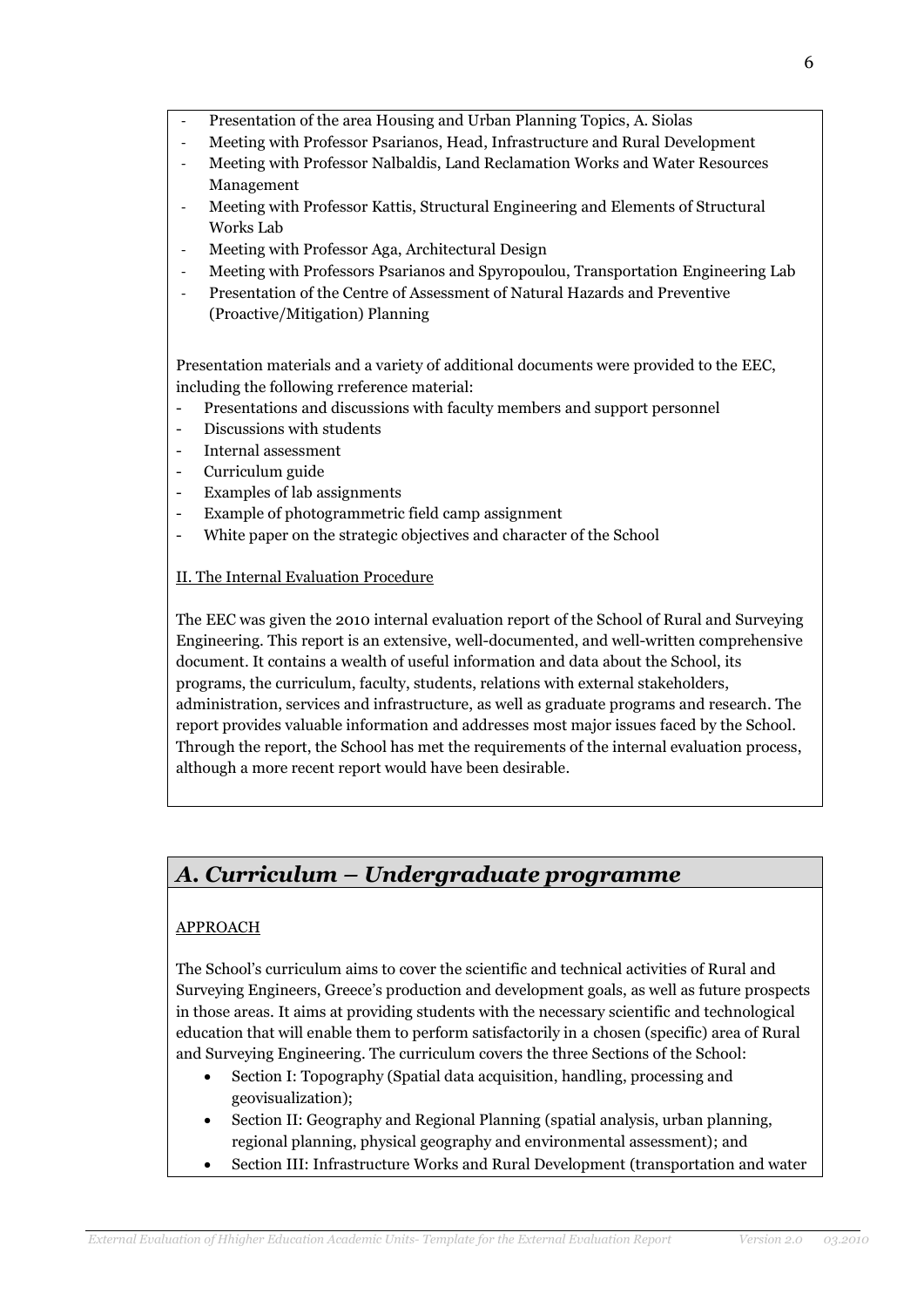management).

The duration of studies is  $5$  years (i.e. 10 semesters, where the 10<sup>th</sup> semester is dedicated to the diploma thesis).

A total of 117 courses are offered. The total number of courses required for the completion of studies is 61 courses (about 7 courses per semester, 14 courses per academic year). Of those courses 47 are core (mandatory) courses and 14 are electives. Electives are chosen from a pool of 69 courses and represent 21% (1/5) of the available electives. In recent years, an average of 110-120 students is admitted annually to the program.

Students attending the 9th semester need to take a project course in the area of their major specialization, thus special project courses have been introduced in the curriculum, demanding collective/group work in one or more scientific areas. The practical experience of the students is further enriched through geodetic, photogrammetric and remote sensing field camps, as the students are exposed to realistic working conditions.

The objectives of the curriculum were decided based on the aims of the School as set by the legislature, the assessment of earlier curricula, and current scientific and technological standards and developments. Emphasis was given to the introduction of geoinformation science and technology courses in the curriculum. Both faculty members and students participated in the process. Also the professional association of Rural and Surveying Engineers and the sister School at the Aristotle University of Thessaloniki were consulted.

The last revision of the curriculum took place in 2001. Currently there is an initiative to reassess the strategic objectives and character of the School, leading also to the development of a new undergraduate curriculum.

# IMPLEMENTATION

The curriculum reflects the current scientific and technological trends in the field of geomatics engineering, and includes courses related to photogrammetric computer vision, geographic information science and systems, remote sensing, cartography and Global Navigation Satellite Systems (GNSS). A curriculum that covers three Sections is unique relative to other similar programs in other countries. For example, in Canada and USA, the relevant undergraduate programs cover only the area of Geospatial/Geomatics Engineering. Although an on-site visit was not possible because the University was closed during the EEC's visit, the teaching infrastructure of the School was assessed as adequate and sufficient based on the presentations and discussions with the faculty members and the students.

Overall, the EEC has identified the following shortcomings with respect to the curriculum:

- Too many courses resulting in overlaps, including a very large number of elective courses;
- The undergraduate studies have been de facto extended from 5 to 7+ years;
- There is no actual enforcement of prerequisite courses;
- Insufficient number of core course in the area of geoinformation, one of the fastest growing fields internationally;
- Insufficient emphasis on developing computer programming skills in laboratory assignments;
- The course on cadastre, a main area of employment for the graduates of the program, appears to be "buried";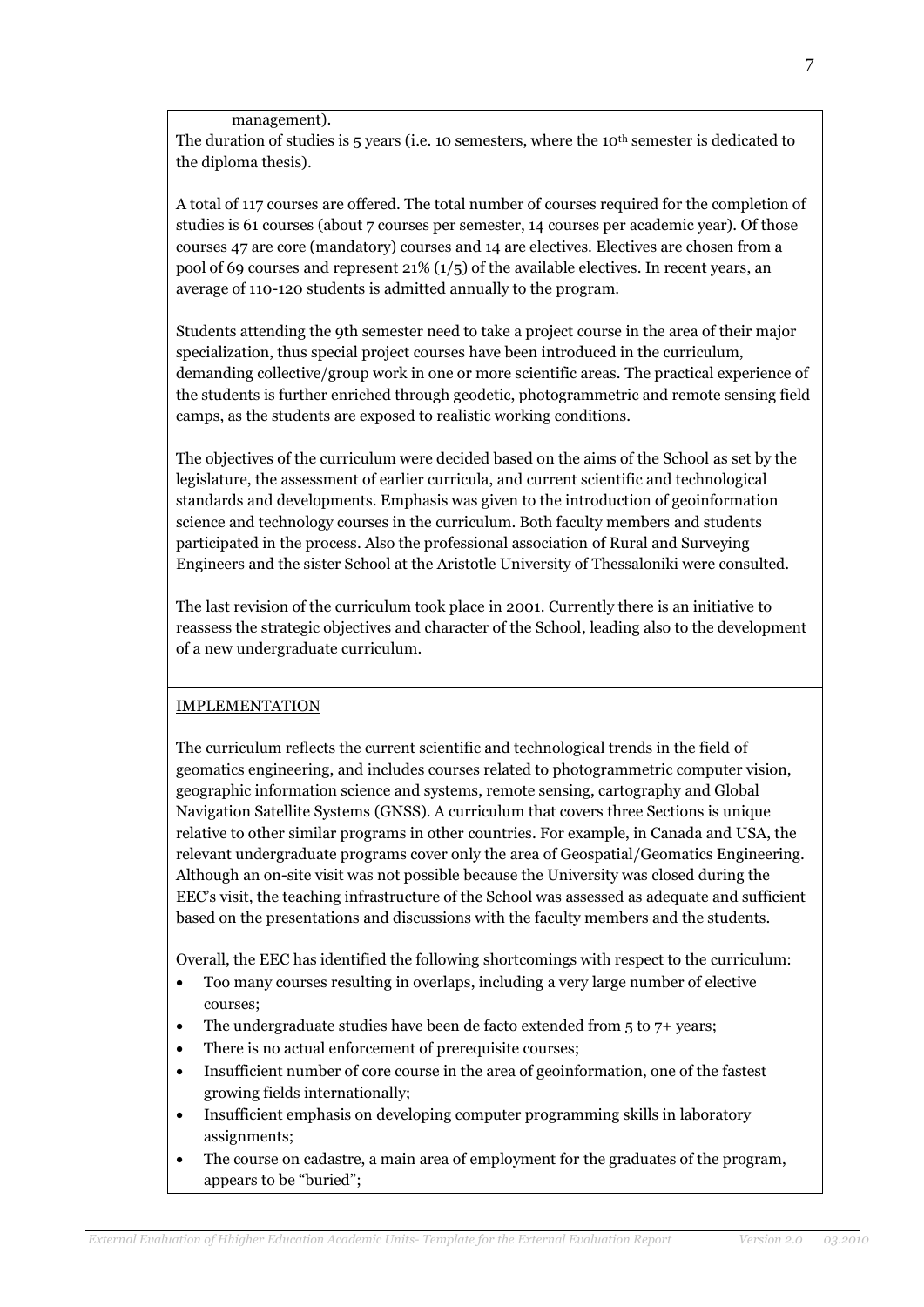- It appears that new courses and course materials are added over time without the necessary pruning of obsolete material;
- Insufficient core and specialized courses for the Sectionss of Geography and Regional Planning, and Infrastructure Works and Rural Development;
- Insufficient communication and collaboration among the three Sections of the School ("three chimney stacks");
- Lack of courses linking academic materials with public organizations, market and industry;
- Lack of entrepreneurship-oriented courses to prepare the graduates for careers in the industry; and
- The unilateral recognition of the 5-year degree by the NTUA as an MScE/MEng, which does not confer much benefit to the graduates of the School as the degree is mostly viewed as an undergraduate degree externally.

The faculty members are very well qualified, have an excellent background and are very well prepared for the teaching and research needs of the School. Graduates of the program are regularly accepted for graduate studies at internationally known universities abroad.

Teaching is exclusively in Greek, which makes it very difficult to attract foreign undergraduate students through student exchange programs.

# **RESULTS**

The goals and objectives of the School, the quality of the provided education and the job prospects of the graduates will be better served if the identified weaknesses stated above were considered in the design of the upcoming new undergraduate program curriculum.

Regarding the curriculum, the following were also noticed:

- It appears that Section I is much more substantial than Sections II and III.
- The collaboration among the Sections is limited to diploma theses.
- There are no links between courses and public organizations, market, and industry.
- The School must increase its emphasis on geoinformation, an area where it is becoming internationally known. Substantial introduction of geoinformation to all Sections should be considered.
- The School must formulate its program and courses so that a greater percentage of students attend the classes. Lectures should not be repeated during lab time.

Based on the meetings and the internal evaluation report, the EEC was pleased to see that the School is fully aware of the curriculum situation, and therefore, it is expected that measures will be taken soon to address the previously identified shortcomings, particularly through the planned redesigning of the undergraduate curriculum.

# IMPROVEMENT

As previously mentioned, the School appears to be aware of the current strengths and weaknesses of the curriculum. Through the initiative on redefining the School's strategic positioning and its character, the School considers redesigning the curriculum of the undergraduate program. A white paper ('Profile of the School' /'Φυσιογνωμία της Σχολής')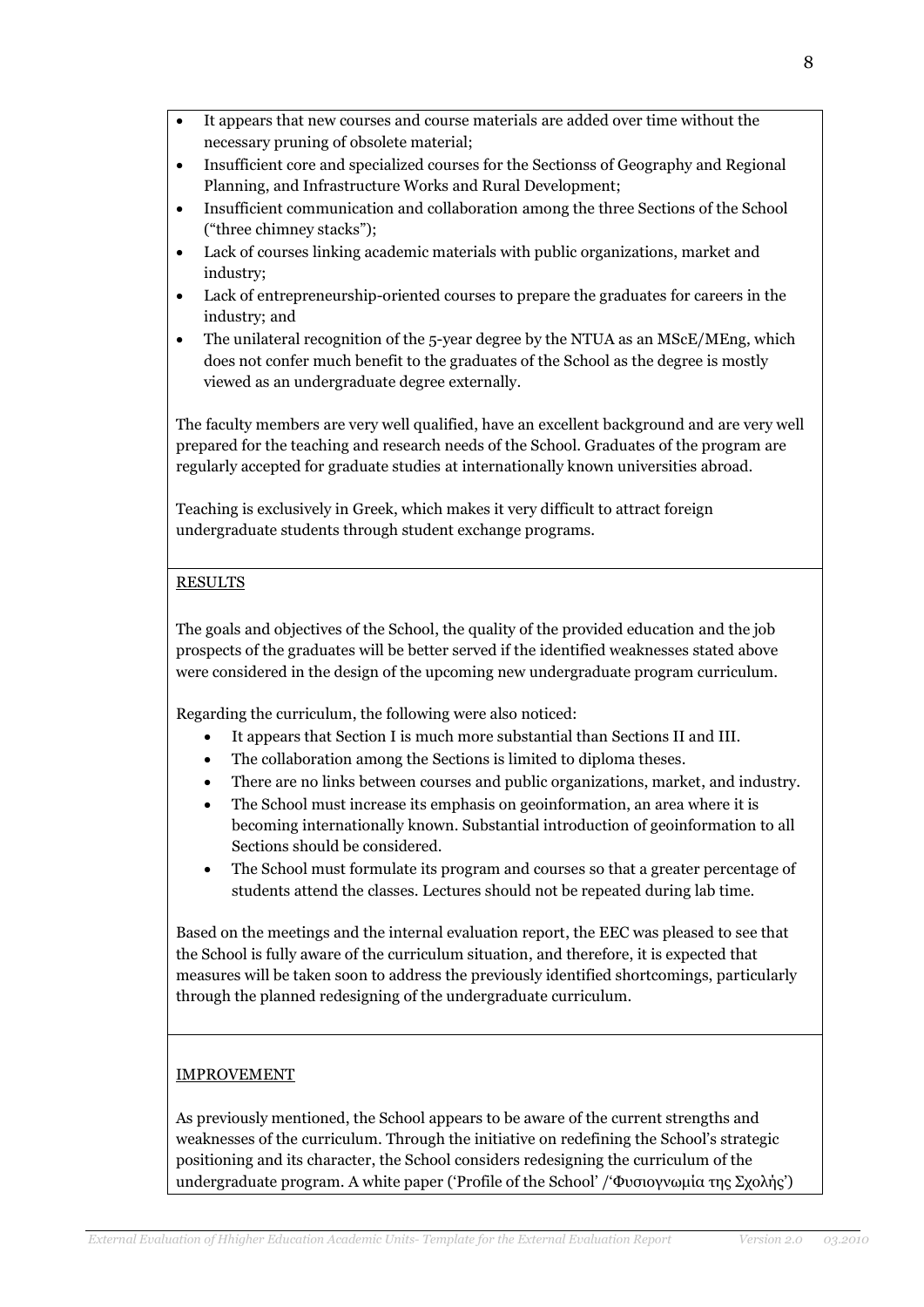has been prepared addressing many of the identified issues.

The following are general remarks and suggestions of the EEC for consideration during the redesigning process:

- The School can build its curriculum around a core program in Topography and Geoinformation. This can be implemented by including 3-4 courses of geographic information science, geographic analysis, and geographic information systems (currently there are only two courses).
- The three sections should be maintained and they should be developed upon a core Topography and Geoinformation program (Fig.1), where:
	- o Section I: Topography and Geoinformation;
	- o Section II: Environment, Cadastre and Regional Planning (renaming of Section II) and including cadastre, land information systems and environmental topics;
	- o Section III: Infrastructure and Rural Development.

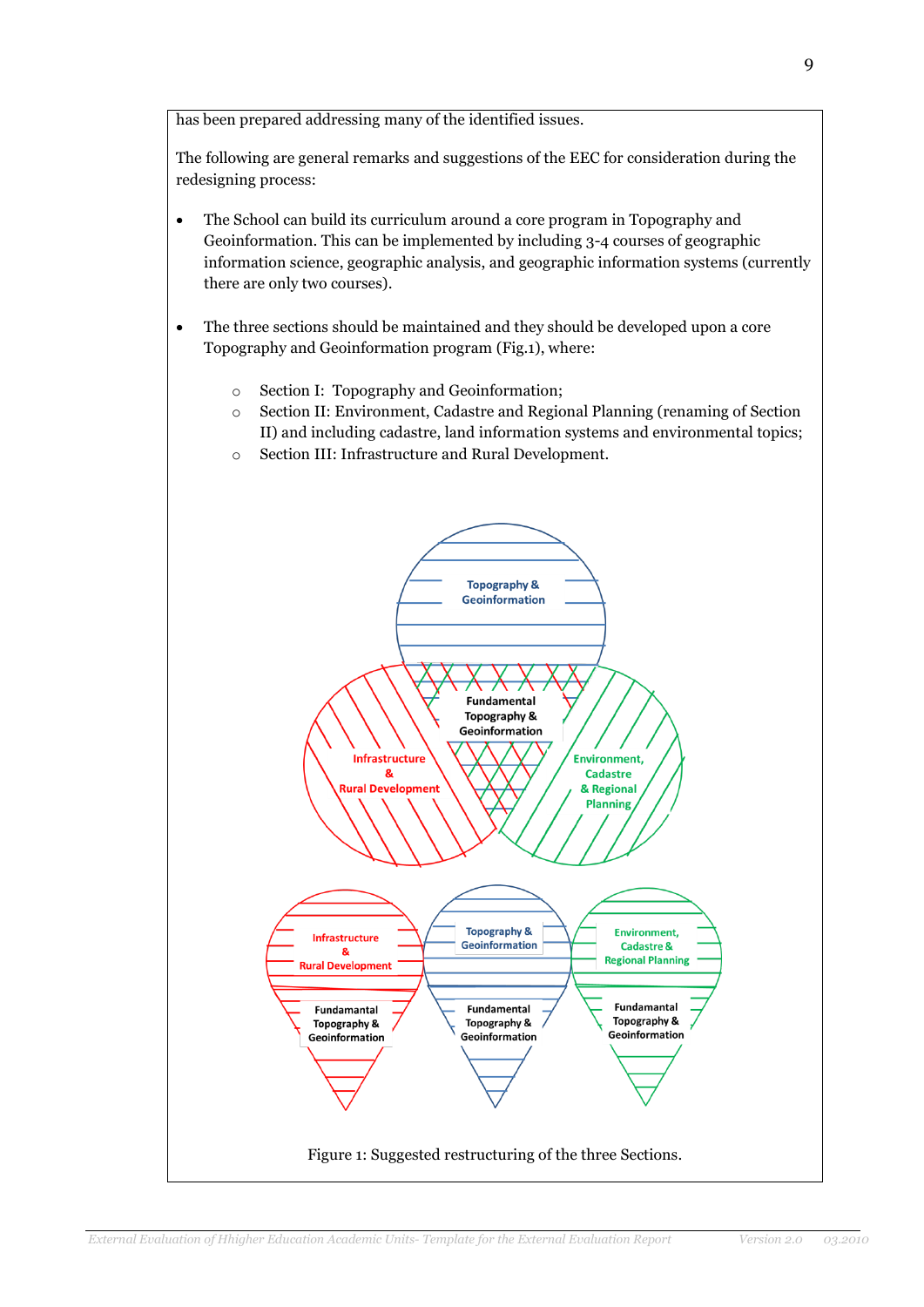- Balance the number of courses among the three Sections and enhance the interaction among them.
- Introduce a minimum number of students for a course to be offered.
- Students' programming skills appear to be weak. They need to be improved by introducing programming tasks in the lab assignments. This will also contribute to the needed strengthening of the practical labs.
- Extend the use of open source software; train students to software used in practice such as AutoCAD.
- Establish seminars/presentations for the students, as was done for the assessment exercise. Introduce courses on entrepreneurship, writing technical papers and on conducting research.
- Establish connections between the School and its students with public organizations/market/production/industry. For example, introduce practicums and seminars with public organizations and industry.
- Encourage students to form clubs and forums around the objectives and subjects of the School.
- Involve undergraduate students in to research projects.

# *B. Teaching*

# APPROACH

The instructional staff is very knowledgeable and highly skilled. The students we met were very positive and complimentary of the instructors, and gave them high marks on capabilities, initiative, and enthusiasm.

The School provides information on several courses through [http://mycourses.](http://mycourses/)ntua.gr, which is a very good resource for students.

Existing teaching methods include both oral and written examinations, which allows for multiple types of in-depth assessment. There is also a very significant internship component (πρακτικη ασκηση) on Geodesy, Photogrammetry, and Remote Sensing. This internship is organized in cooperation with local authorities or other government institutions, and it helps students collaborate in groups, gain practical skills, and link academic work with practice.

To facilitate the use of information technologies, there should be an increase in the number of hours the laboratories and instructional facilities are open and available to the students.

Existing examination methods could be supplemented with the following strategies:

- Addition of a required minimum number of attendances for all courses that will be necessary for students to pass the class.
- Inclusion of additional class assessments through quizzes and mid-term exams.

# IMPLEMENTATION

The results of the student evaluations provided by the School (Έκθεση Εσωτερικής Αποτίμησης 2010) demonstrate a high level of satisfaction with the instructional quality and particularly with the degree of student-instruction collaboration.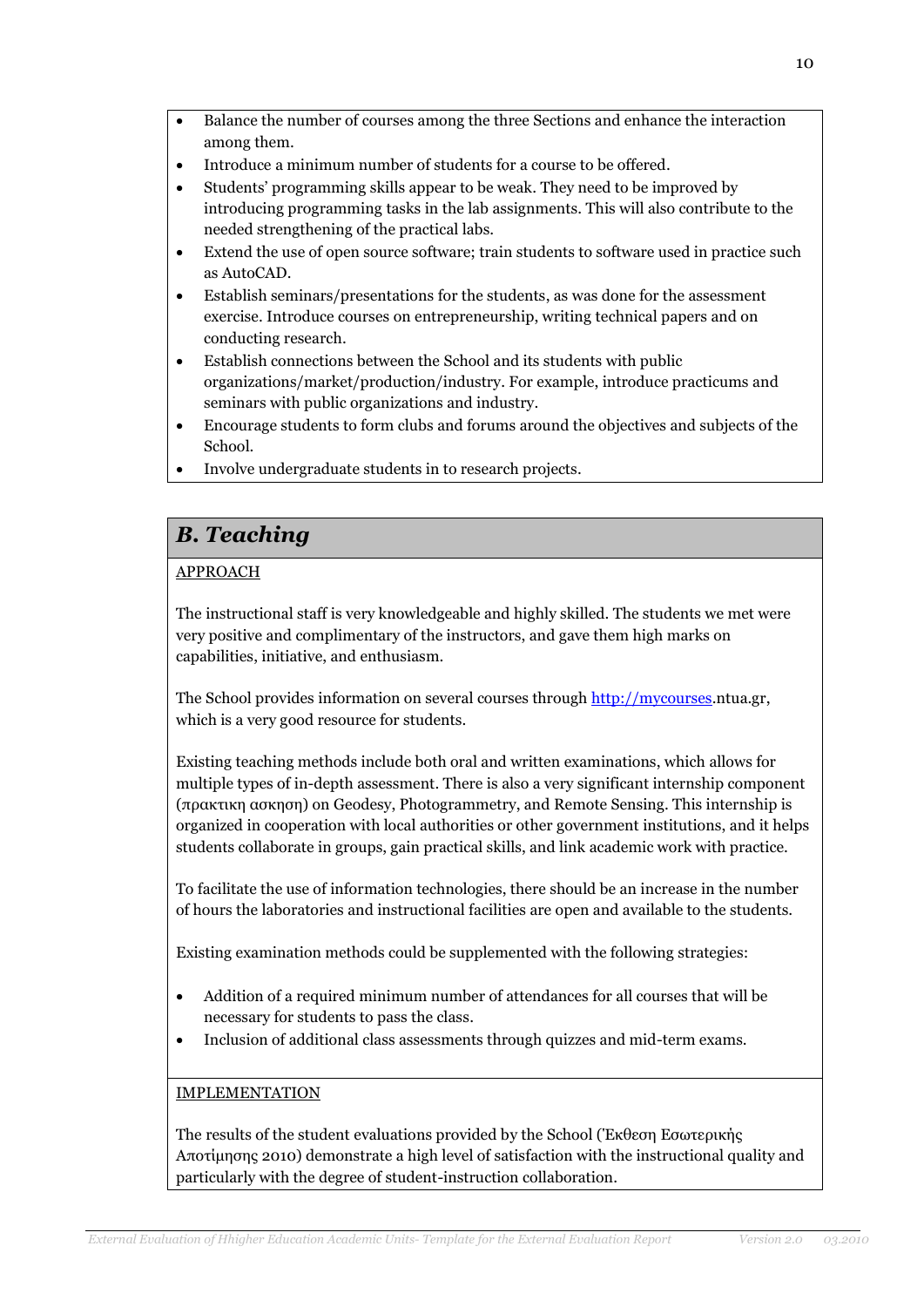The following are recommended to enhance the curriculum implementation:

- *Enforcement of the existing course pre-requisites and program requirements.* Students should not be allowed to take a course if they have not passed the required prerequisites. Also, students should be required to take the Project course (Μαθημα Θεμα) for their chosen specialty.
- *Increase of hands-on practical experience in addition to the existing emphasis on theory.* Students would greatly benefit by enhancing course materials with examples that connect theory to practice. They would also benefit by having practitioners conduct guest lectures on topics relevant to the course in order to familiarize students with the types of problems encountered in professional practice.
- *Enhancement of the linkage between research and the educational and classroom experience.* Students would benefit by increasing interactions with on-going research efforts conducted in other NTUA departments and institutions (in Greece and abroad), as well as by becoming exposed to international research through publications, repositories of papers, as well as web materials and webcasted seminars widely available for free on the internet.
- *Complete and standardize course web pages;*
- *Introduce attendance requirements, at least for the laboratory exercises.*
- *Introduce quizzes and midterm tests*, so the final grade is not determined only based on lab assignments and final exam).
- *Enhance the process for course evaluation by taking students' comments into account before offering the course again.*

In addition, it is recommended that closer connections of the instructional staff with the practitioners' community as well as with the international research community are established, to facilitate mobility of both staff and students. Staff and students could take advantage of funding opportunities from the European Community and other sources to conduct sabbaticals and internships abroad. There are also funding opportunities offered by various sources for traveling to conferences and other events, which would expand the School's network with the broader international community. Furthermore, converting the postgraduate curriculum to English would facilitate mobility to and from the School.

# **RESULTS**

The School's 2010 Internal Assessment report indicates low percentages of student participation in final exams. Table 8 (2010 Internal Assessment) indicates that participation for required courses is 65.9%, while for electives it is 52.1%. Students should not be allowed to take more than a set maximum number of courses per semester and then drop those they are not able to pass easily.

The total number of registered students appears to be over 1250 (as shown in the provided "Table 4: academic year 2009-2010" of the Internal Assessment Report, 2010). This indicates an average number of 250 registered students per year. The admitted students in the same academic year were 111, indicating that 56% of the registered students in the School are students who have not graduated within the expected 5-year program duration. This obviously imposes a significant burden to the available resources, from teaching and teaching materials to labs to services and needs to be addressed sooner rather than later and in an efficient and decisive manner.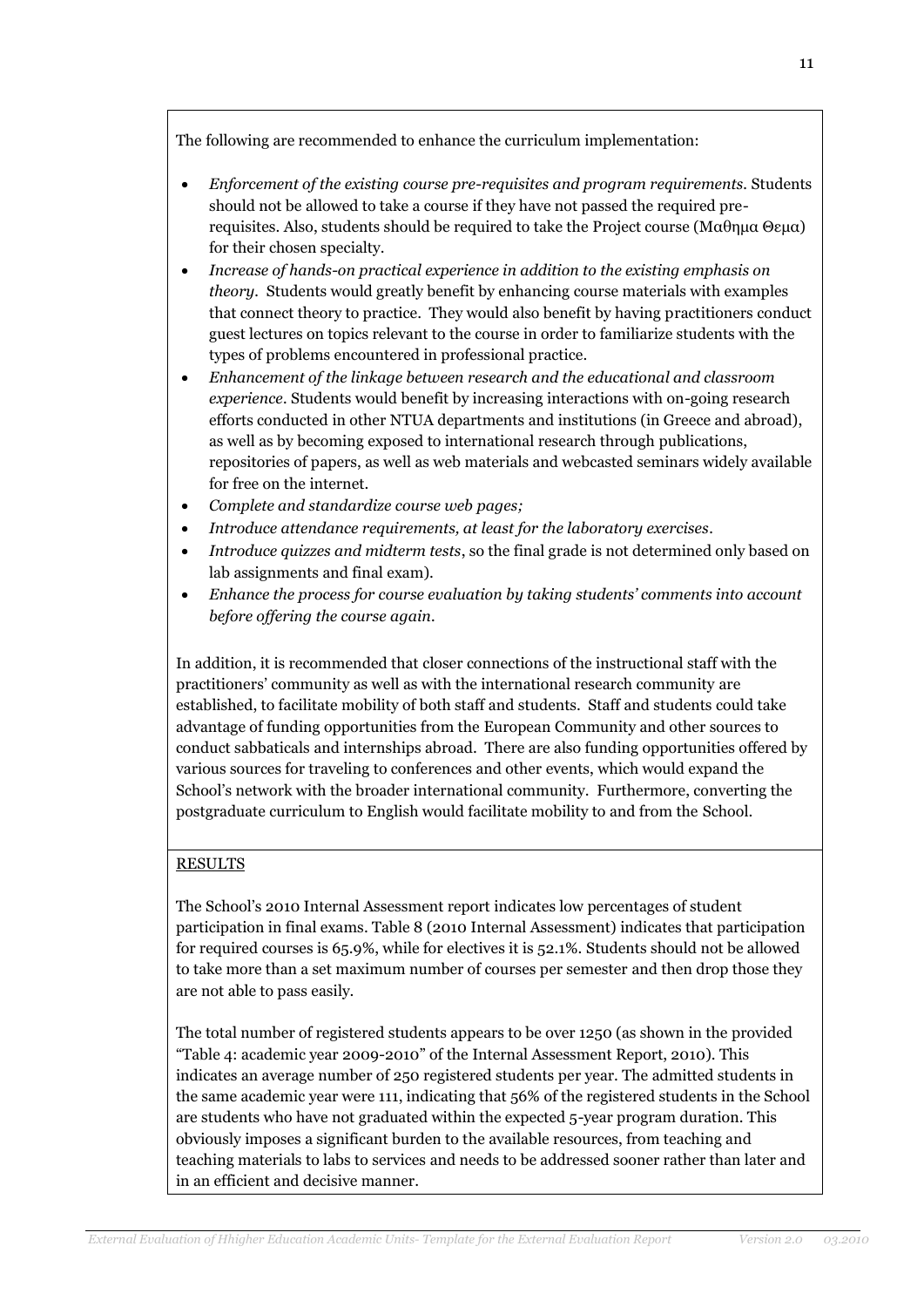Furthermore, the average time to graduation (nearly 7 years for the undergraduate program for the past five years, and a similar amount of time for the Ph.D.) is too long.

### IMPROVEMENT

The School is to be commended for conducting a very thorough Internal Assessment report in 2010 (Έκθεση Εσωτερικής Αποτίμησης 2010). This evaluation clearly shows that the staff has spent considerable resources assessing the program, outlining positives and negatives, and developing recommendations for future action by the School, as well as by the Ministry of Education. Several of the recommendations coincide with those of the EEC outlined above.

# *C. Research*

# APPROACH

It is clear that all constituencies of the School of Rural and Surveying Engineering (including its leadership, faculty, and students) realize the importance of research for the achievement of the School's internal and external academic goals. Research productivity is not only encouraged but expected, and the main objectives remain the improvement of quality of education and training that is provided to the future graduates of the School, and the betterment of the School's reputation and recognition, both nationally and internationally. While there are clear expectations of research activity at all levels, there is little evidence of clearly outlined internal standards for the assessment of research output.

# IMPLEMENTATION

As previously mentioned, the School expects research activity from all faculty and requests that faculty list their work for consideration in promotion and tenure evaluations, thus promoting the importance of research within the School. Available internal funds are used to support some research-related activities of the faculty (including some student support and travel) but are not sufficient to provide internal support for all research activities. This lack of adequate internal funding for research turns out to be rather a positive thing, as it encourages the pursuit of external, more competitive, and more prestigious sources of support, as is common practice in academic institutions worldwide. Many (but not all) of the School's faculty do so, with varying levels of success.

Even though the EEC did not have the chance to perform an on-site visit and evaluation of the infrastructure of the School of Rural and Surveying Engineering (the university was closed due to a sit-in and staff strike), it was made clear through presentations, discussions with the Dean of the School, the faculty and students, as well as informal prior visits by individual EEC members, that the infrastructure for research is more than adequate. It should be noted that the infrastructure needs regular updating, maintenance and protection. As such, it falls within the responsibilities of the University's leaders and the State to provide funds for such support, which the EEC expects that it continues in the future.

Almost all faculty have been publishing their research work. The School indicated that the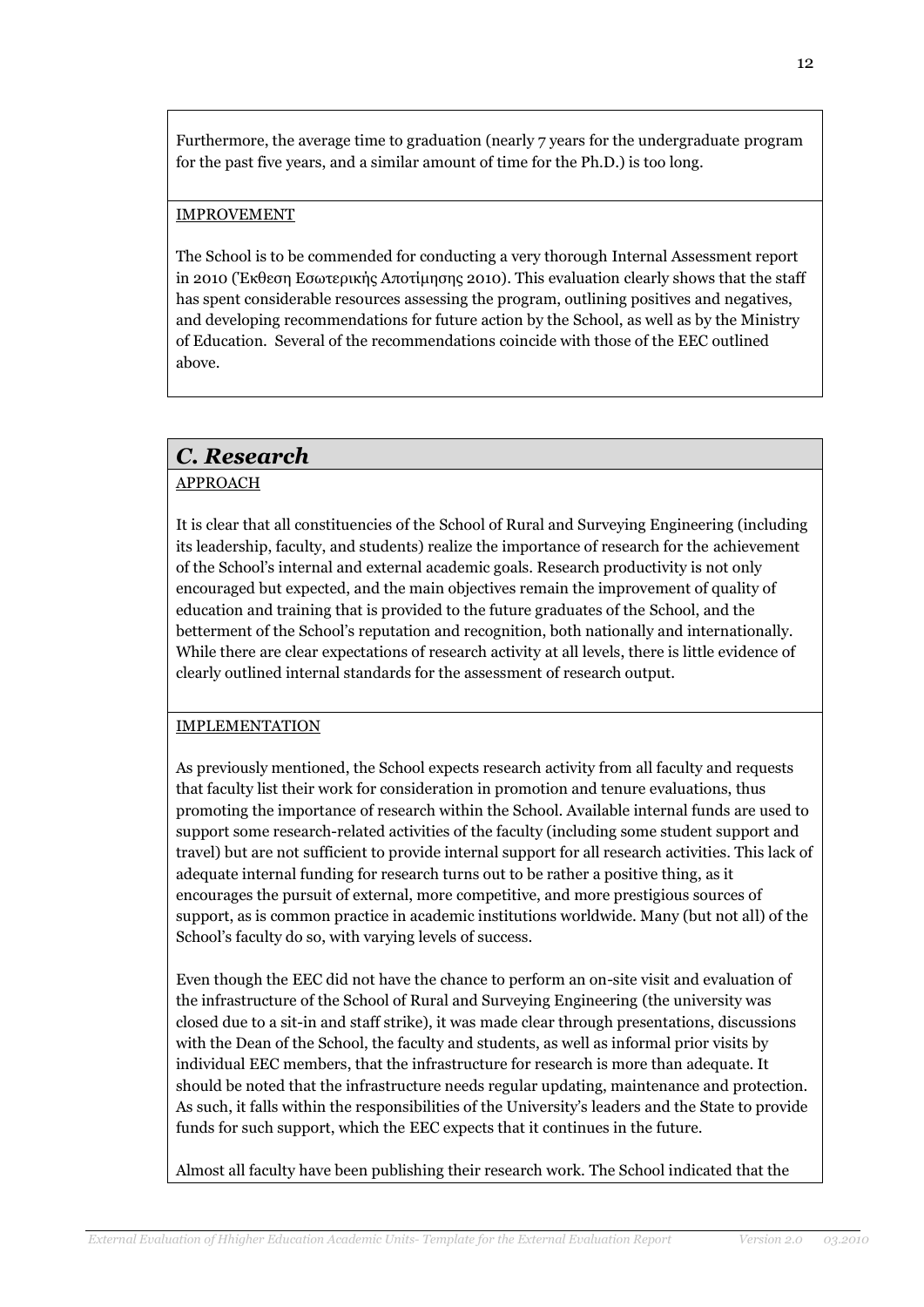number of publications and citations have been increasing (in the last 1.5 years the number of papers per staff member doubled and the number of citations increased 2.5 times based on Scopus). However, there is significant unevenness among the volume of the produced work, the quality of the outlets where it has been presented and published, and the impact of the published activities. Several faculty members have been steadily producing quality publications in international journals and well-regarded fully-refereed conference proceedings, and have contributed significantly to the improvement of the reputation of the School. However, even in the cases of some of the better-published faculty, the impact of the published work, as evidenced by the number of citations the published papers have received and the h-index of the faculty, seems to remain comparatively low. This should be viewed as an indication that publication outlets need to be chosen more carefully and using more selective criteria, and that the produced research work needs to be better aligned with the emerging research trends and priority areas that are being identified and pursued by the international scientific community. Furthermore, the faculty who haven't been as active in academic research or as productive, will need to refocus their research work, pursue activities with higher potential impact both for Greece and internationally, and increase the frequency and quality of their publications and the outlets where their work is presented and published.

As with publications, many faculty members are very active in pursuing external funding opportunities. Most of the larger awards have come from the European Union and have been collaborations with other groups and institutions, both Greek and international. There is still significant unevenness regarding funding levels among the faculty. Many faculty members pursue primarily smaller, applied grants from State sources, which has two negative implications. The first is that the level of funding is rather low, the scope is limited, and considering Greece's recent financial and economic difficulties, such opportunities have become scarce and are almost disappearing. And the second negative implication is that the work that is being performed through these grants (due to its specific and applied nature) is not really academic research per se. It is work more suited towards professional engineers, and as such, does not result in cited publications in selective outlets, or in scientific innovations, which should be the goals of academic research and which contribute towards the primary objectives of academic research. Overall, the level of external funding for the School should be improved and would definitely be higher if all faculty pursued larger-scale, multi-site, collaborative international projects, which usually bring high visibility for the participating faculty and students, as well as bigger budgets.

Regarding collaborations, it appears that internal collaborations among certain groups are adequate and frequently occurring. However, this does not apply to all groups and certainly not as much outside the School or the country. It seems that there are many international connections that have been (or can be) established through faculty connections or graduates who are now in other institutions, as well as with national and professional organizations. There are also opportunities for collaborations within the NTUA that the faculty could take advantage of. Such connections have the potential to not only enrich the academic experience of the involved faculty and students but also to result in challenging research pursuits, and success in securing larger interdisciplinary projects and substantial external funding. Such collaborations should be actively pursued and cultivated, with the support of the School's leadership and the initiative of faculty members and groups.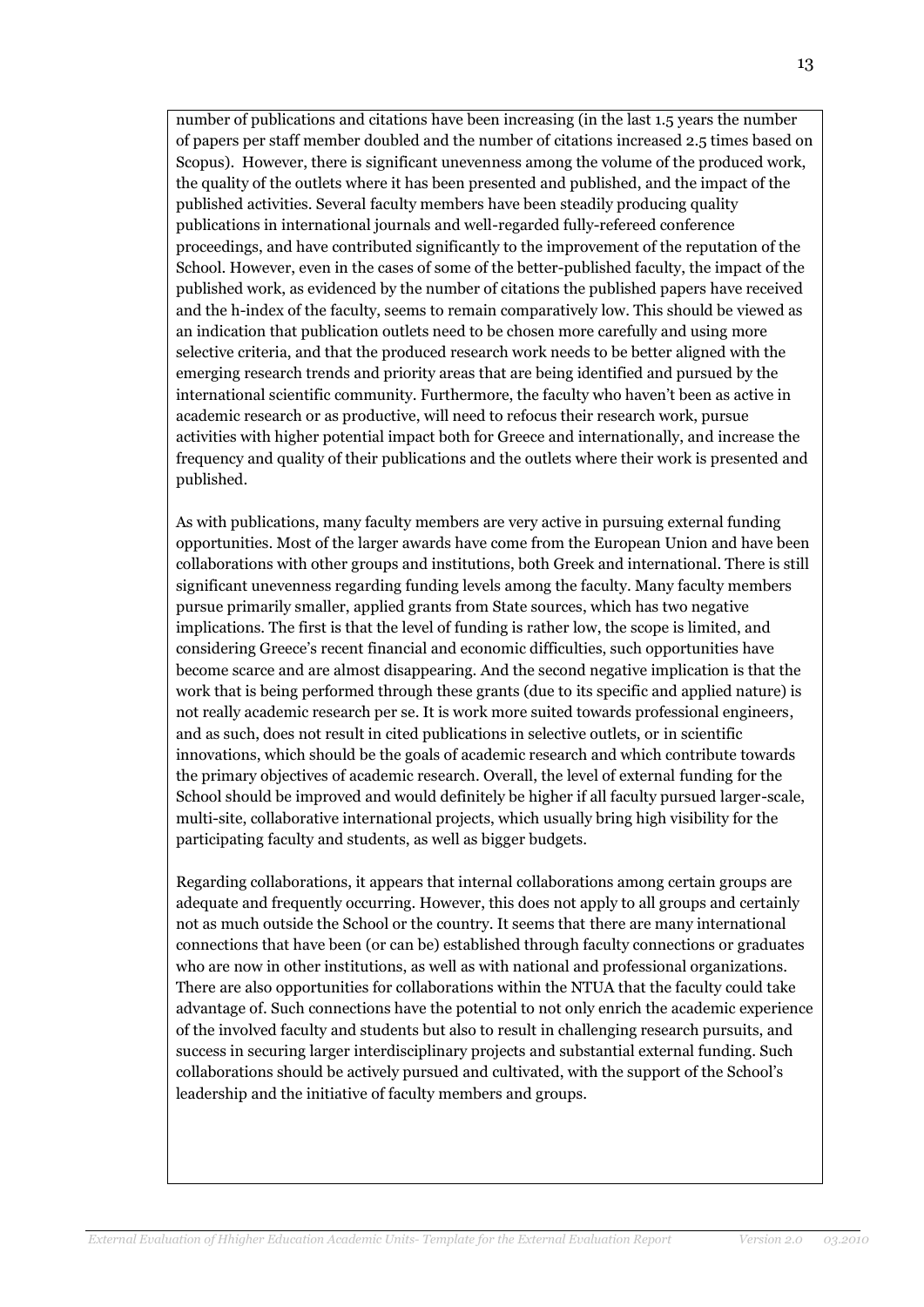### RESULTS

Undoubtedly, the School has made huge progress towards not only realizing and promoting the importance of research among faculty and students, but also towards significantly increasing research productivity and the impact of achieved results. During the previous discussion of the current implementation of the School's research objectives, specific remarks and suggestions were included regarding the shortcomings of the effectiveness of the School's research presence and activities. Moreover, there are some additional areas that can be further improved. First and foremost are the limitations that are imposed on research because of the interruptions that are frequently occurring in the School's operations, either due to legislative changes and abrupt modifications, or due to strikes and protests by faculty, staff and/or students. The impact of such interruptions is tremendous, as it affects funding, reputation, student progress and numerous other factors which are critical for the success of the School's research agenda. It is understood that many such interruptions are beyond the School's control, but it is of paramount importance for all constituents to understand the domino-like negative effects that such events have on the School on all levels.

Because of the importance of pursuing cutting-edge research topics and due to the constantly evolving (at tremendous speeds) scientific challenges and relevant technological progress, it is rather unfortunate that the average duration of PhD studies is about 7-8 years. Clearly, by the time a dissertation is completed, it is highly likely that the dissertation topic (which was defined on average eight years before) has become obsolete, or if the topic really is of value to the scientific community, it is almost sure that someone else has already addressed it by now.

It also seems that the School does not have any activities that can be classified as "translational research", meaning research that has evolved into prototypes or even products and/or processes that can be used by consumers, practitioners, or non-expert users. This is due to factors that range from the lack of State support for incentivising university/industry partnerships, to the absence of meaningful ties between the School and the industrial sector (or even with professional organizations and state agencies), to a lack of an entrepreneurial approach to research and the foresight to pursue "research of consequence".

### IMPROVEMENT

Based on extensive discussions with the Dean of the School and numerous faculty members, as well as several students, it has become clear that the School understands the importance of research for its mission, identification and allocation of resources, and its reputation, as well as for the value of the degrees it awards its graduates. Therefore, the EEC feels that an important step towards improving the School's research performance has been made. Many specific suggestions and comments have been included in all sections of this report and the EEC recommends that the School's efforts towards enhancing their research profile and expand their research portfolio and external funding success remain strong and uninterrupted. It is recommended that all faculty (individually and collaboratively) is engaged in larger-scale, higher-risk (but also higher-impact) research of consequence. Furthermore, the EEC also urges that all students are educated within a culture of research, where global research problems and national and international scientific challenges influence the selection of PhD dissertation topics and the focus of research proposals.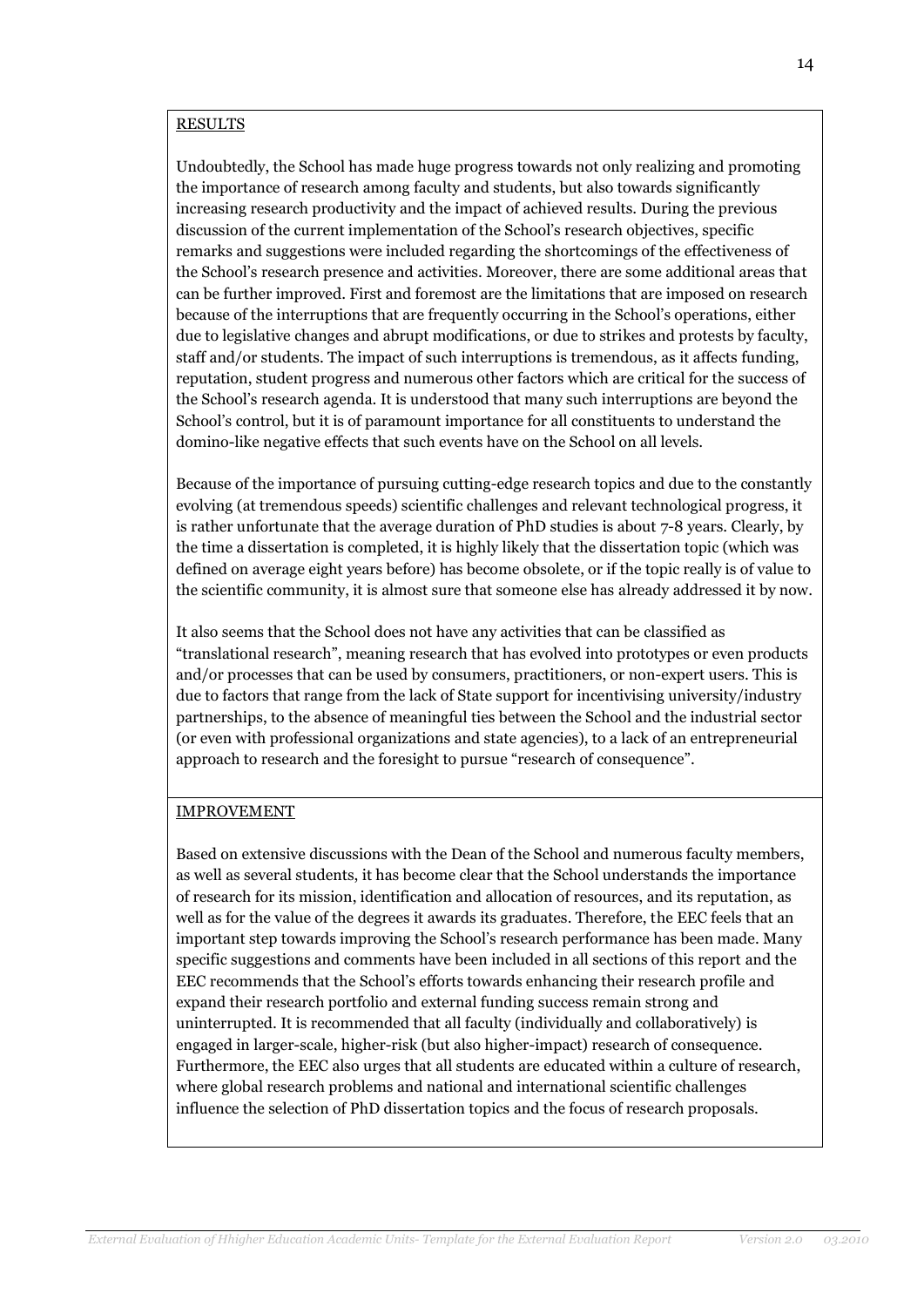# **D. Graduate Programs**

# APPROACH

The School offers and has the leading role in two interdisciplinary programmes for post graduate studies at specialization level (specialization post-graduate diploma). The two programmes are a) Geoinformation and b) Environment and Development. It also participates in four other interdisciplinary programmes within the NTUA. The duration of studies is usually 12 months but it can be extended to 24 months for the completion of the thesis.

The Geoinformation programme covers the systematic understanding of the geographical space and the collection, processing, analysis, interpretation, visualization and management of geographical data. Emphasis is based on information technologies. It has four areas of concentration: Spatial measurements and Modelling, Geoinformation, Spatial analysis and Design, and Spatial Infrastructure. Two other NTUA Schools are participating in this programme. The programme is unique in Greece as no other similar program is offered elsewhere. The curriculum consists of eight courses and a thesis. Four courses are to be selected from a total of six core courses and the other four courses from a list of 20 specialization courses. The courses are more or less consistent with the international norms. The program can accept annually between 20-40 students, however the average number of accepted students is usually around 25. There is a rigorous admission process in place and the acceptance rate is around 20-25%. The average graduation rate is quite high, around 92% (2005-2010). However in the last 2-3 years a significant drop in the number of graduating students has been observed, most probably due to the difficult economic conditions of the country.

The Environment and Development graduate program covers the multi-dimensional topics and issues of environment and development, such as land and environmental management, green development, renewable energy, waste management and regional planning. It has two streams: Environment and Development, and Environment and Development of Mountainous Regions. The latter was introduced in the 2008-09 academic year and it is offered at the NTUA's facility "Metsovo Center for Interdisciplinary Research (MEKDE)" which is located in Metsovo, in Northwestern Greece. Post-graduate students who so desire can stay at the Center for free. Six other NTUA Schools are participating in this programme. The programme is unique in Greece as it is the only graduate program on mountainous regions studies. The curriculum consists of ten courses and a thesis. For the first stream eight courses are selected from nine core courses and two from a list of seven specialization courses. For the second stream all ten core courses are to be taken. The program accepts annually an average number of 30-35 students, reaching 49 in 2009-2010 academic year. The number of applications is about double the number of those for the Geoinformation program. This is due to the large number of applicants from other disciplines. The average graduation rate is around 70% (2005-2010). The admission process is the same as for the Geoinformation programme.

Class attendance is required for both programmes (only two absences are allowed). There are no tuition fees for either graduate programme. However, the poor or even lacking funding for these programs endangers their existence.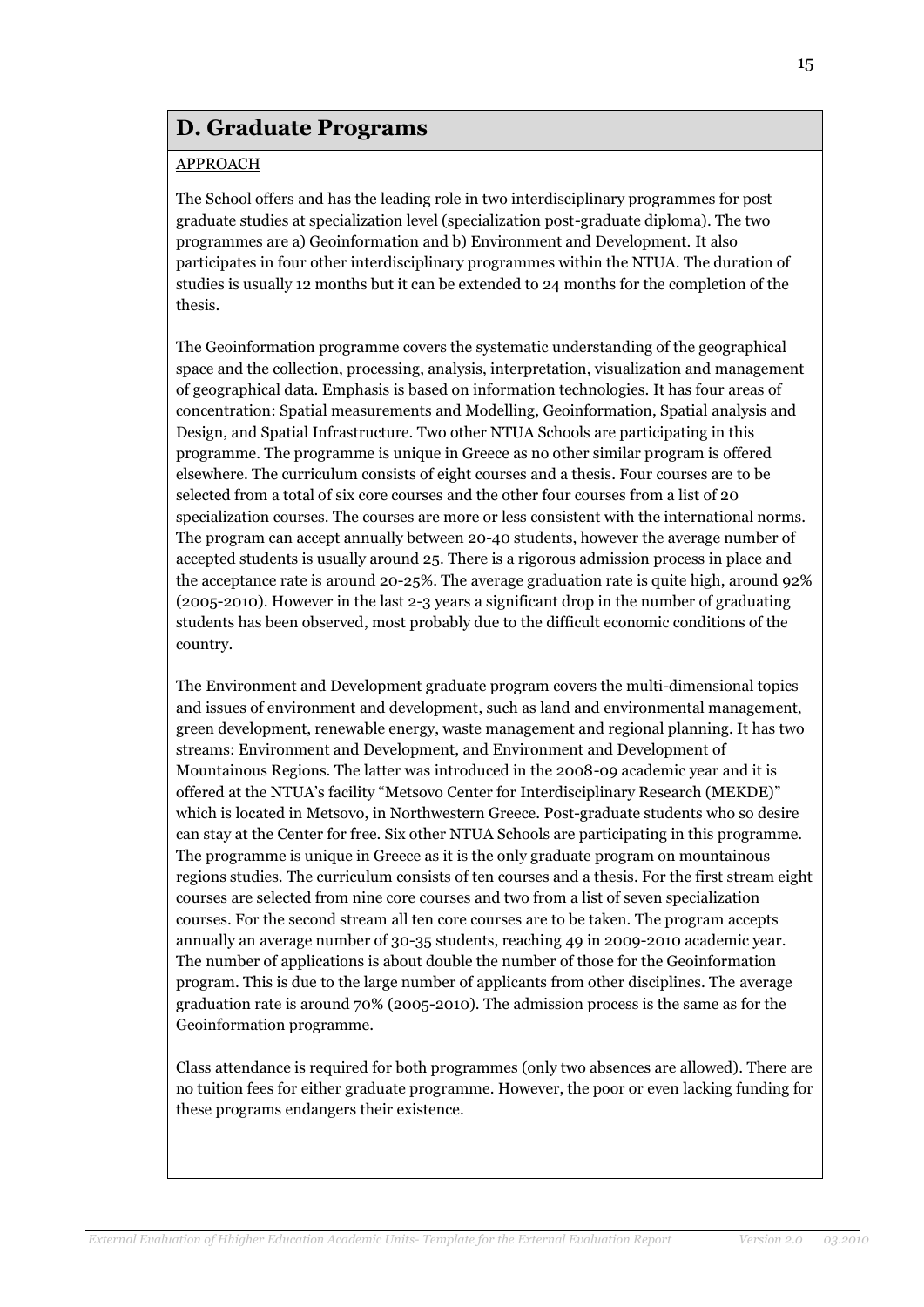### IMPLEMENTATION

Both graduate programmes address current and future scientific and technological trends and provide much needed highly qualified personnel to the development projects of the country. The graduates of the programmes are hired by national and local government public organizations as well as by industry. The employment rate had reached levels of over 90% prior to the current economic crisis and recession of the country. The employers are also very satisfied with the level of knowledge, expertise and skill that the graduates have acquired during their studies. It is not very clear however as to why the two graduate programmes have different number of required courses (8 vs 10).

# RESULTS

- The sustainability of the programs is threatened by the lack of appropriate legislative framework and the lack of steady funding. For the stream of Development of Mountainous Regions this may result in the termination of activities at the Center for Interdisciplinary Research (MEKDE) in Metsovo.
- While students of the program can receive course credits from foreign universities (e.g., similar to Erasmus), language is the impeding factor in attracting foreign students to attend either program courses or the program itself.

# IMPROVEMENT

Some potential issues to be addressed are the following:

- It appears that there are overlaps with upper-level undergraduate courses.
- Stronger emphasis should be placed on computer programming and real-world applied research topics. The same applies to the theses produced by this program, which should be focused preferably on topics of importance to the community and with an application-oriented component that can provide useful hands-on experience to the graduates.

In addition to the proposed new concentration areas of coastal and marine geomatics and environmental geomatics, the following subjects should be addressed more extensively: GIS modelling, mobile GIS and location-based services, Internet GIS, collaborative GIS, geosensor networks, augmented reality, sensor integration, communication and information technology and robotic mapping. A necessary "pruning" of the existing courses should be performed, particularly those which overlap with relevant undergraduate courses.

The implementation of an English language stream, joint degrees in collaboration with foreign universities, greater mobility of students and the introduction of tuition fees to contribute to the operational cost of the programmes are also recommended.

The EEC also recommends stronger connections to industry, which can enhance curriculum development, identification of suitable real-world thesis topics, and may lead to internships and a smoother path to employment by graduates of these programs. In addition, the offering of graduate programs needs to be based on proper and stable legislation and the programs need to obtain national and international equivalency and recognition. Mechanisms for sustainable funding must be established.

Obviously the current economic situation of the country is taking its toll on the programs,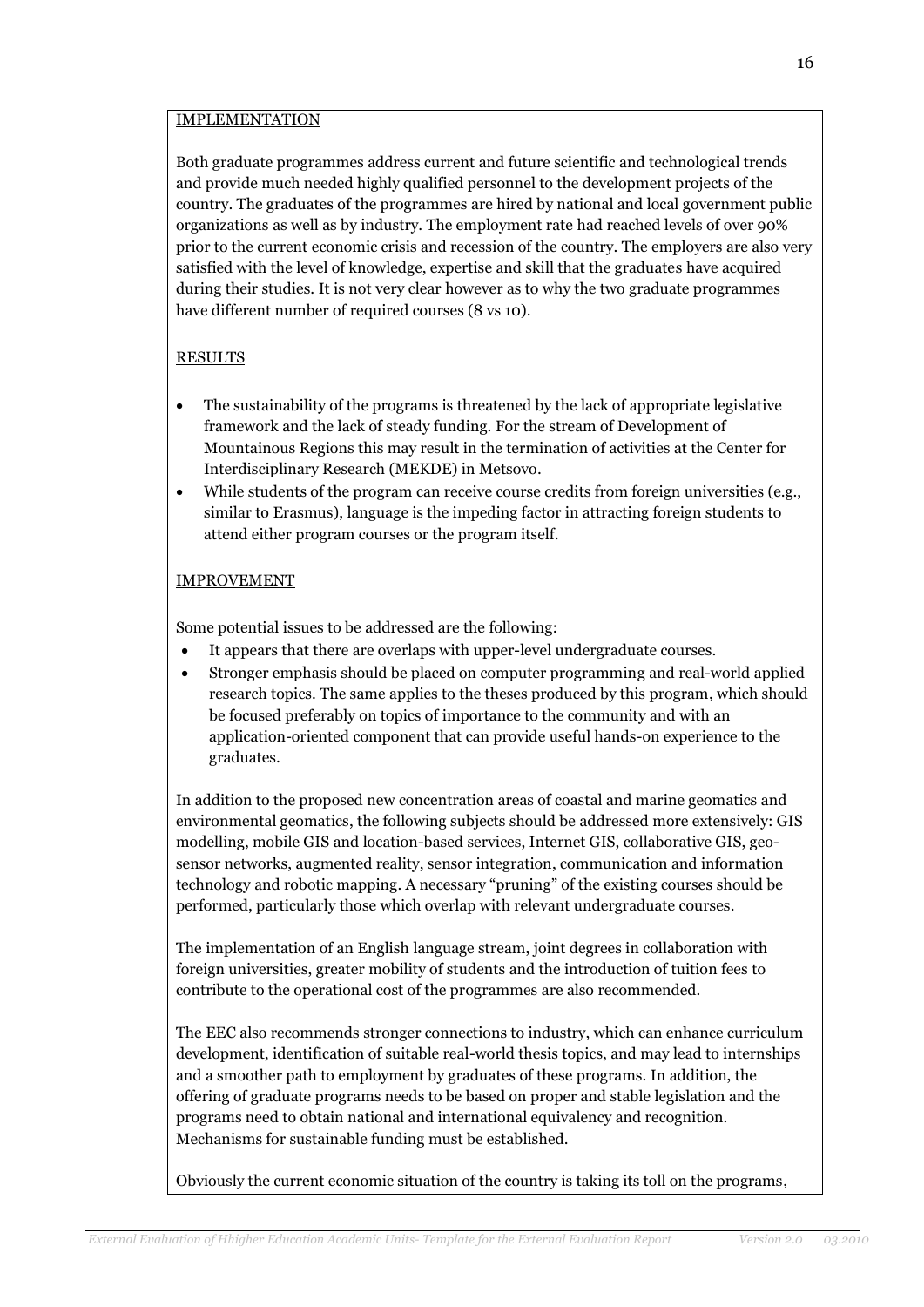from the available resources to the number of applications and the number of graduating students. It is hoped that an improvement of the programs will result in new opportunities of resources (through tuition and foreign applicants, if the programs are offered in English) and improved marketability and better career placement for the graduates (through appropriate thesis topics and accumulated hands-on experience), which in turn will result into more applications and a higher reputation for the programs.

# **E. PhD Program**

# APPROACH

The School offers a PhD program as well. It is a research-based program and no courses are required. A PhD dissertation has to be submitted and successfully defended. If necessary, a candidate can attend courses from the post-graduate specialization programs. To enter the PhD program, a candidate must have a Master's degree or a post-graduate studies degree at specialization level. About 10 PhD positions may be offered per year. Currently there are 156 PhD candidates. PhD research constitutes the most significant component of the research output produced by the School. PhD candidates also contribute significantly to the teaching of leading scientific and technological topics.

# IMPLEMENTATION

The program is mainly unstructured, requiring only the completion and subsequent successful defence of a PhD dissertation. Lack of funding forces PhD candidates to seek parallel employment elsewhere, and as a result, either it takes them much longer to complete their studies or they abandon them. As previously mentioned in this report, the average time to completion for a PhD degree is about 7-8 years.

# RESULTS

A critical issue in the PhD program is the lack of steady funding for PhD candidates during their studies. Typical funding sources for PhD studies include teaching support, research programs, collaborative initiatives, and scholarships. However, there are not enough research funds to sponsor PhD students, and this leads to longer studies and attrition. It is the recommendation of the EEC that significant efforts should be made to reduce the average time to complete a PhD degree to five years. Introducing some "benchmarks" (e.g., required seminars, publications and fully-refereed conference presentations) during the typical course of PhD studies could lead to a more structured and better managed PhD program. Efforts should also focus on obtaining funding through research and collaborative programs and projects, in order to attract, support, and retain qualified PhD students.

# IMPROVEMENT

As discussed above, a major problem of the PhD program is the lack (or even absence) of adequate funding resources to support PhD candidates. When PhD students are involved with teaching duties, the large number of undergraduate students makes it extremely difficult for them to concentrate on their research. All available funding options should be pursued by both supervising faculty members and candidates, with emphasis given on research programs.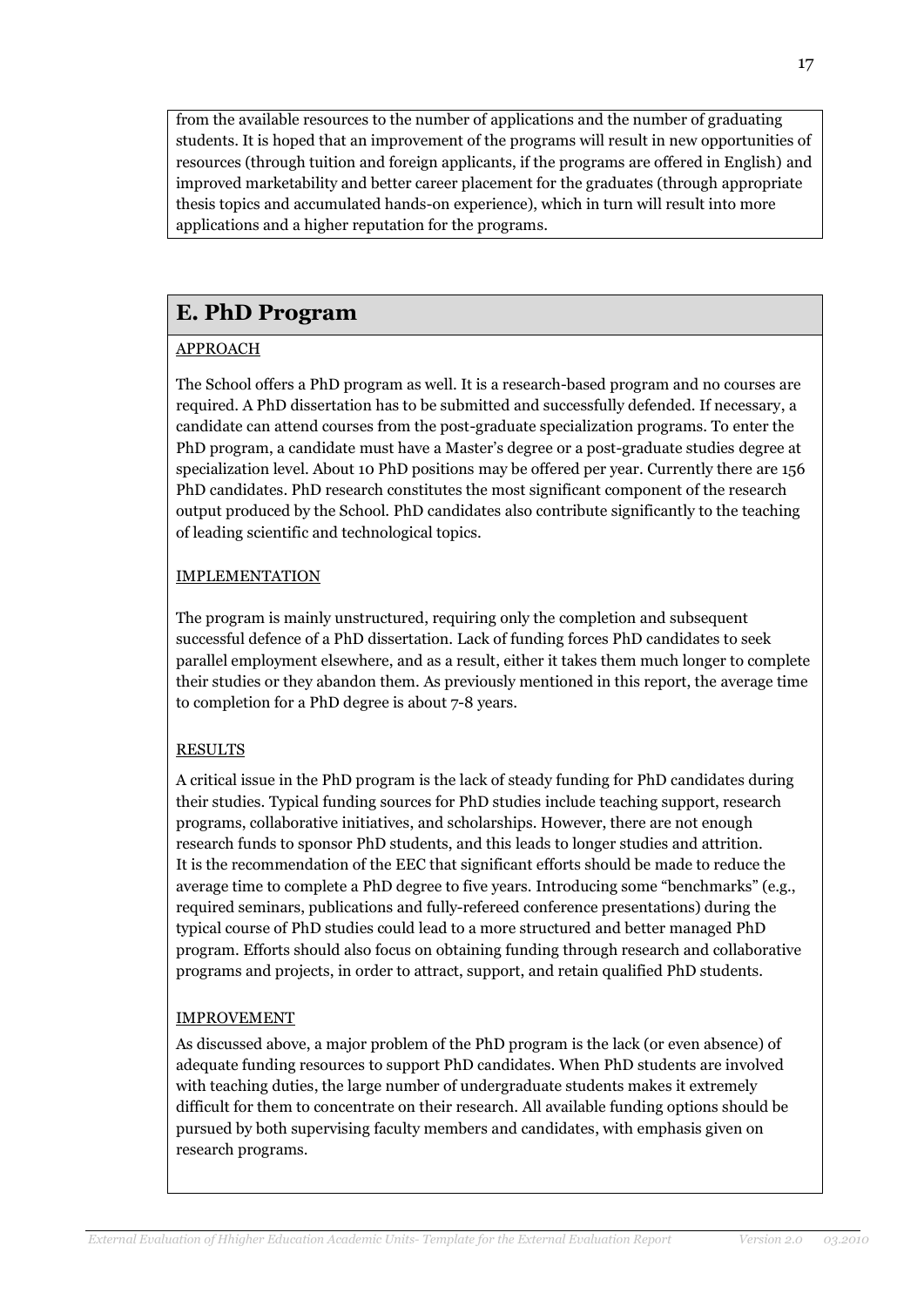Collaboration with foreign and domestic universities will permit co-supervision of PhD candidates from external faculty members and will support the mobility of the PhD students. For example, spending some time visiting another university would be extremely beneficial. Having the ability (or even potentially the requirement) to write PhD dissertations in English will not only encourage this mobility and cooperation, but it will also make the produced dissertations accessible to a much larger audience among the international research community.

# *F. All Other Services*

# APPROACH

Services for students (undergraduate, post-graduate, and doctoral), instructors, and administrative personnel are provided in coordination with the central administration of NTUA, and are considered sufficient. While the evaluation process had to be completed without the benefit of a site visit to NTUA, visual presentations (photos and videos) and discussions with faculty and students indicated that, in general, the School's facilities and classrooms are sufficient in size and equipment.

Both instructional and administrative personnel appear happy to be working in the School and seem to have a positive collaborative relationship with the School's leadership, with whom they share a common vision with regard to the objectives to be pursued. Understandably, the Greek government's decision to substantially reduce administrative personnel numbers at NTUA, which was announced at the time of the EEC's visit, caused considerable anxiety among School members.

In all discussions with the EEC, students indicated that they are satisfied with the access they have to their instructors and to the School's administrative and technical support personnel.

The School's administrative and secretarial support appears to be satisfactory, with good access to databases and computing facilities. Student registration as well as communication with the School's administration is done online using each student's individual ID code. Many, if not most, administrative procedures are completed online and the School plans to digitize the remaining ones in the near future. The School has a satisfactory presence on the internet, providing a broad range of information and services to its students and the community at large [\(www.survey.ntua.gr/,](http://www.survey.ntua.gr/) [http://ntua.gr/mycourses/\)](http://ntua.gr/mycourses/).

There is no specific policy aimed at increasing student presence on the NTUA campus. The establishment of a required minimum number of presences per semester has been discussed, and this would likely help accelerate graduation rates.

# RESULTS

The necessary student-oriented academic services and infrastructure are provided by the School in combination with the central NTUA administration. These include the library, a well-equipped geoinformation centre, health services, sports facilities, the organization of cultural events, food services, legal advising, etc. Government support for such services has recently been significantly reduced, raising concerns as to the possibility to sustain the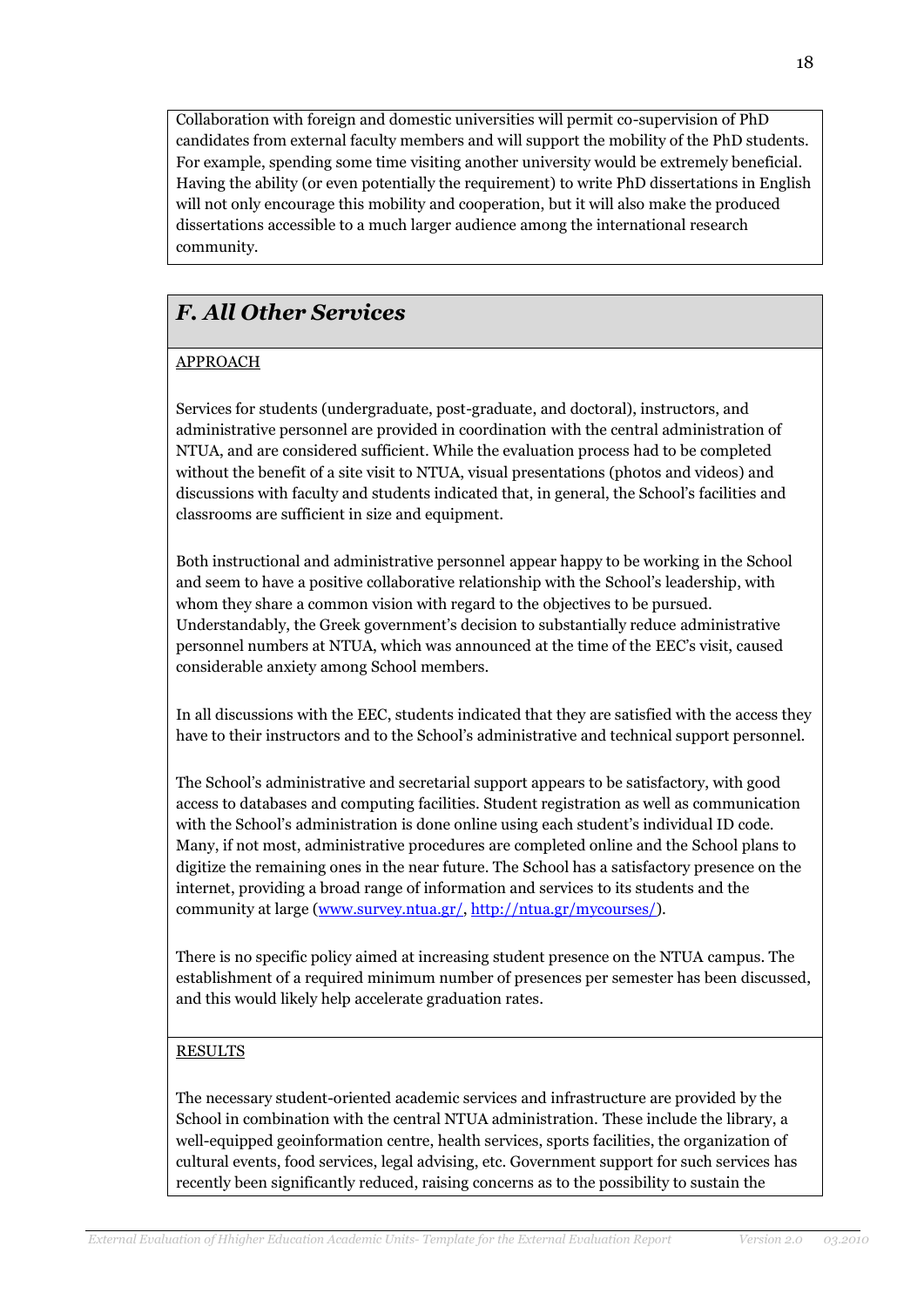current level of services in the future.

In summary, it appears that current administrative services are sufficient and efficient, but grave concerns are raised by the continuing economic crisis in the country and the recent significant personnel reductions in both the School and NTUA as a whole.

# IMPROVEMENTS

The School has identified a number of problems and issues that need improvement. A special committee has already been formed within the School to examine and seek solutions to these problems.

Issues that the EEC has identified for discussion and action include:

- Administrative aspects of the collaboration among the three Sections of the School.
- Weak interactions and limited collaboration of the School with the Surveying Engineering practitioners, including the Panhellenic Association of Rural and Surveying Engineers of the Technical Chamber of Greece and cognate companies and agencies of the private and public sectors (e.g. the Greek Cadastre).
- Insufficient information available to students regarding available scholarship opportunities.
- The lack of a student forum and office for facilitating connections between graduating students and the profession.

# **Collaboration with social, cultural and production organizations**

By virtue of its curriculum and focus, the School collaborates significantly with various organizations at the local level. At the post-graduate level, and specifically in the second stream 'Environment and Development of Mountain Regions' of the post graduate programme 'Environment and Development', both classes and research projects take place at the NTUA facility in Metsovo known as the "Metsovo Center for Interdisciplinary Research". Post-graduate students who do not reside in the area may stay at the Center at no cost to them. This initiative contributes significantly to the program's interaction with the community in Metsovo.

The School also interacts with society and industry through their Center of Assessment of Natural Hazards. The school has established several memoranda of collaboration with the Mapping and Cadastral Agencies of Greece and Cyprus, as well as with local authorities.

Another aspect of such collaboration is the surveying work being conducted for local governments through provision of surveying diagrams. These internship courses on Geodesy, Photogrammetry and Remote Sensing are organized in cooperation with local authorities and government institutions. Such work not only contributes to the economic development of the region through the presence of a large number of students and researchers working on the project but links the academic work to the needs of public organizations and local authorities.

These collaborations could be expanded to include the National Panhellenic Association of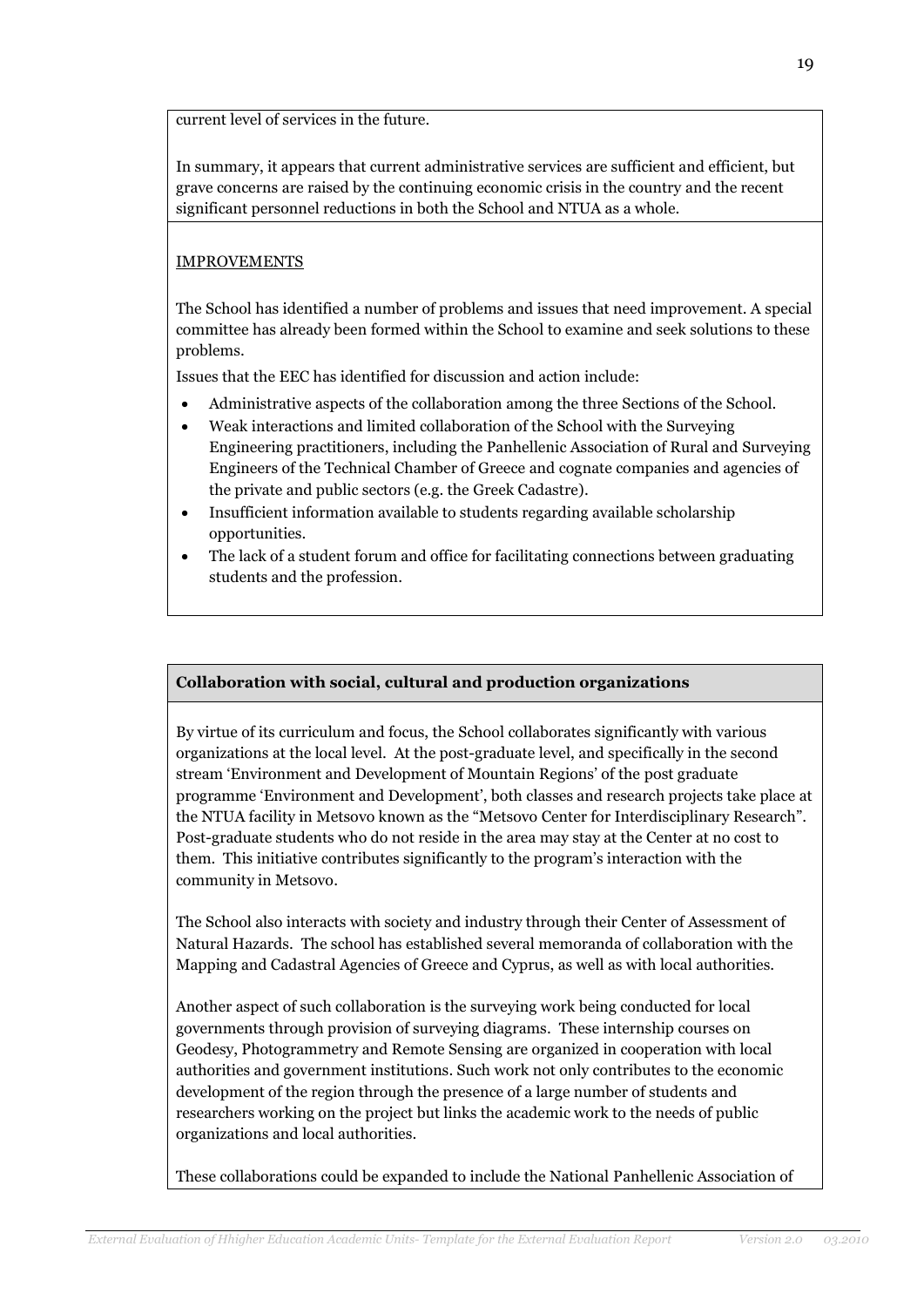Rural and Surveying Engineers of the Technical Chamber of Greece, as well as the Greek Cadastre.

# *G. Strategic Planning, Perspectives for Improvement and Dealing with Potential Inhibiting Factors*

The field of surveying and rural engineering has traditionally been an interdisciplinary area. It has become even more so in recent decades thanks to the explosive development of geoinformation and related digital technologies for positioning, sensing, image processing, mapping, and advanced spatial analysis. The School has successfully embraced the new technologies without abandoning the traditional ones. This has led to a well-rounded curriculum that covers a very broad spectrum of areas, sub-areas and specialties, some of which are intellectually and technically quite remote from each other, and which cover geographic scales from that of a single building to global representations.

That breadth comes with its own problems, both internal and external. Internally, there seems to be insufficient communication among the School's three academic Sectionss. For example, geoinformation is not part of the core for all Sections, even though it is nowadays a defining area of the discipline. Similarly, the cadaster, which is one of the most socially and economically important application areas of surveying engineering, is currently under Sections I and appears to be quite unrelated to the School's more applied areas. From hints from interviewed students, the EEC gathers that the limited communication and interaction among Sections and sub-fields is occasionally aggravated by personal frictions among faculty members.

The breadth of the School's offerings, as well as the interdisciplinary nature of the field itself, is leading to significant external overlaps with other NTUA schools and departments, in particular civil engineering, electrical engineering, and architectural engineering. Sometimes overlaps can give rise to fruitful interactions, as is the case with infrastructure projects at the architectural scale, but at larger scales, an overlap may be problematic, especially in the case of civil engineering (but also architecture). This can have delicate professional implications since engineers with different qualifications are licensed to undertake different kinds of projects. Thus, surveying engineers compete with civil engineers for surveying, transportation, and hydraulic projects, with architect engineers for architectural and urban planning projects, with civil and architect engineers for Environmental Impact Assessment studies, and with graduates from planning and regional development departments for regional development studies (Table 1).

This state of affairs inevitably raises identity issues and other dilemmas for the School and its graduates. In recent years the Ministry of Education's Athena plan has provided the impetus for broader discussions concerning the School's objectives and future organization. Thus far this process has resulted in a white paper titled the 'Profile of the School' ('Φυσιογνωμία της Σχολής') drafted by a group of faculty members. With it come thoughts concerning a possible renaming of the School, which could include combinations of the phrases 'surveying engineering', 'infrastructure development', 'geoinformation', 'geospatial engineering', and possibly others. These discussions reflect the tension between, on the one hand, the historic and established academic and professional present of the field as developed in Greece, and on the other, the heavily digital future of the discipline as it is taking shape internationally.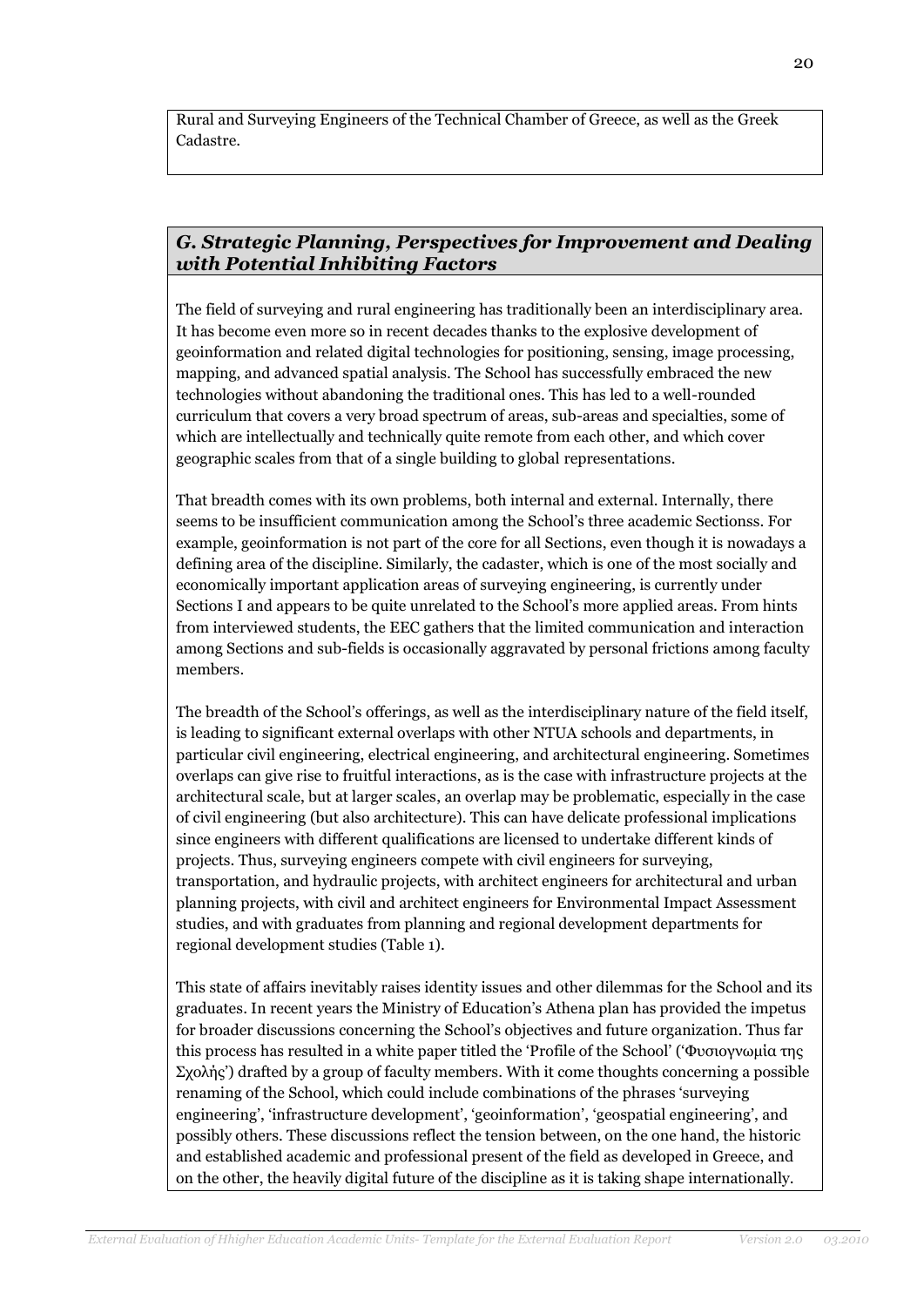Which new name – if any – ends up being chosen will of course depend on what new structure is adopted for the School. It would not be appropriate for the EEC to address the content of the white paper, which had not yet been considered by the faculty as a whole at the time of the site visit. We are however very encouraged by the fact that these discussions are now beginning to take place. It is indeed quite evident that a thorough rethinking of the School's academic structure is indicated.

| PROFESSIONAL LICENCE<br>CATEGORY BY PROJECT TYPE         | <b>ENGINEERING</b><br><b>SPECIALTY</b> | A                        | B               | $\mathbf C$              | <b>TOTAL</b> |
|----------------------------------------------------------|----------------------------------------|--------------------------|-----------------|--------------------------|--------------|
| Topographic                                              | Surveying                              | $\overline{\phantom{0}}$ | $\qquad \qquad$ | $\overline{\phantom{0}}$ | 1498         |
| Topographic                                              | Civil                                  |                          |                 |                          | 272          |
| Transportation                                           | Surveying                              | 531                      | 195             | 229                      | 955          |
| Transportation                                           | Civil                                  | 328                      | 114             | 190                      | 632          |
| Hydraulic                                                | Surveying                              | 208                      | 76              | 52                       | 336          |
| Hydraulic                                                | Civil                                  | 400                      | 140             | 234                      | 774          |
| Regional planning                                        | Surveying                              | 19                       | 4               | 5                        | 28           |
| Regional planning                                        | Architects                             |                          |                 | -                        | 112          |
| Regional planning                                        | Regional &<br>Urban planners           |                          |                 | $\qquad \qquad -$        | 90           |
| Urban planning                                           | Surveying                              | 165                      | 32              | 32                       | 229          |
| Urban planning                                           | Architects                             |                          |                 |                          | 315          |
| Urban planning                                           | Regional &<br>Urban planners           |                          |                 |                          | 113          |
| <b>Environmental Impact</b><br><b>Assessment Studies</b> | Surveying                              |                          |                 |                          | 120          |
| <b>Environmental Impact</b><br><b>Assessment Studies</b> | Civil                                  |                          |                 | $\overline{\phantom{0}}$ | 351          |
| <b>Environmental Impact</b><br><b>Assessment Studies</b> | Architects                             |                          |                 |                          | 112          |

Table 1. Distribution of licenses by professional affiliation and type of infrastructure projects. *(Courtesy of Mr. Machikas, External Evaluation Committee member)*

The EEC is aware of the professional interests that must be safeguarded or enhanced as well as of the legal, organizational, and budgetary constraints that the School is subject to. Still, the EEC believes that there is room for some earnest strategic planning and recommend that such planning be initiated as soon as possible. The overarching objective should be to position the School and its students more favorably vis-a-vis ongoing rapid developments in the discipline world-wide, while also being mindful of the mandates and special circumstances of Greek institutions of higher learning and of the country itself. The EEC members agree with practically all the principles laid out in the self-evaluation report (Section 7), and provide below a few additional suggestions and guiding principles in the hope that they will facilitate the School's internal deliberations.

1. The School's *identity* will be considerably strengthened by clarifying what makes it different from other departments and Schools that address similar objects of study and professional practice. Overlaps with areas from cognate departments are more likely to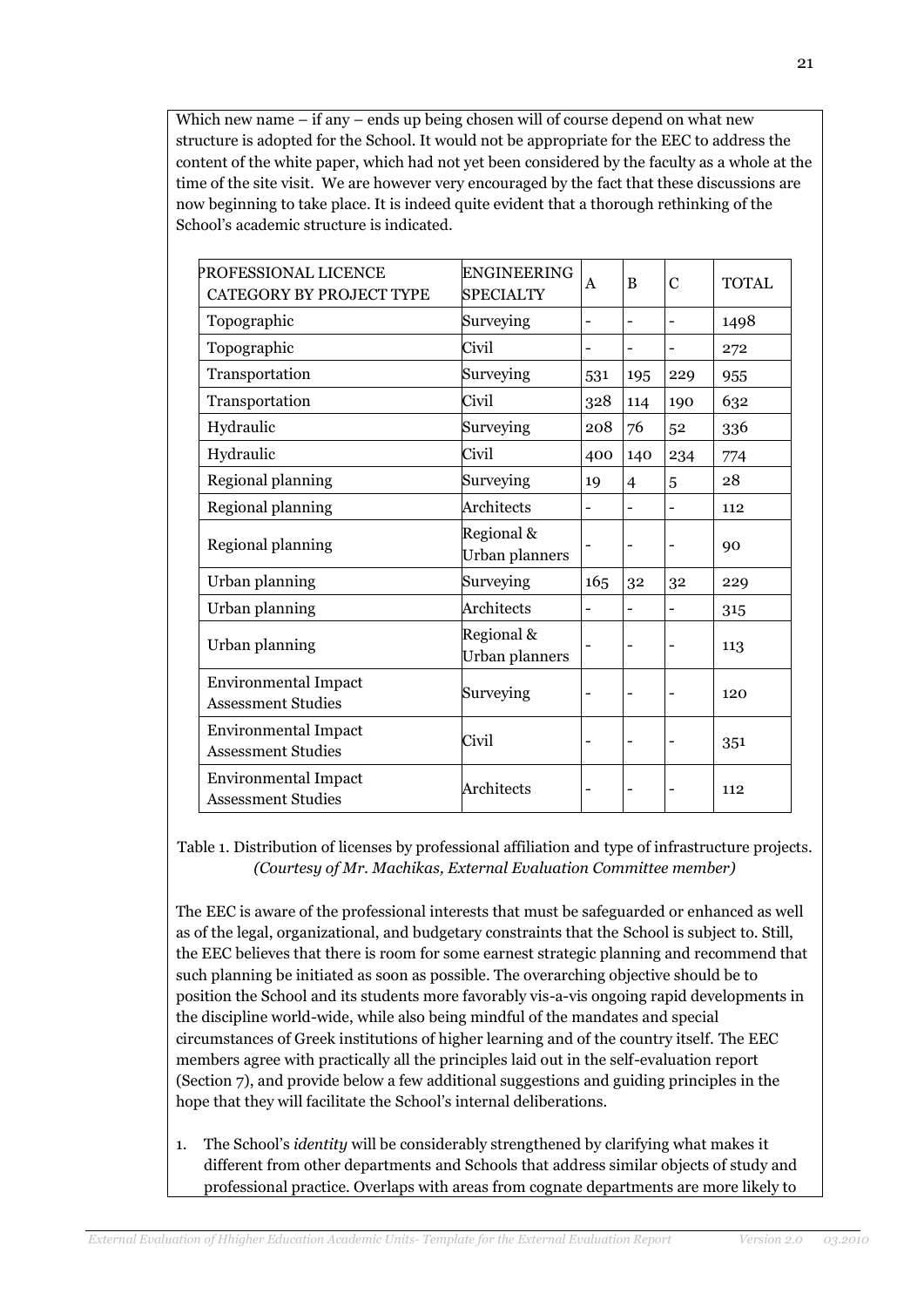be seen as complementary instead of competitive or redundant if the special contribution of the surveying engineer is highlighted in the curriculum and is well understood in the profession. In the EEC's view there are two main aspects that make up that identity:

- a. The notion of *measurement of the earth* (or of the land) which closely corresponds to the scope of Section I of the current structure, as stated on the School's web site: "The development of measurement methods and techniques, and their application in topographic, photogrammetric, hydrographic, geodetic and geophysical surveys." ([http://www.survey.ntua.gr/en/topo\)](http://www.survey.ntua.gr/en/topo). This is the traditional understanding of the 'surveying engineer' – 'τοπογράφος', which means, in Greek, 'he who measures the land'. That name must remain because it literally describes the essence of the field and because it is tied to the identity of the profession in Greece.
- b. The growing family of digital technologies known as geomatics or *geoinformatics* that are geared towards the study, representation and modification of terrestrial space at all scales. Professionally and academically, these are now the growth areas of the field. Surveying engineering departments around the world are increasingly emphasizing these aspects and changing their names accordingly. The School must keep up with these international developments and has already provided evidence that it is capable of competing at the cutting edge.

Clearly these two personalities, those of the 'surveyor' and the 'geoinformation scientist', are in the process of being merged into one. Together they describe the new identity of the Greek surveying engineer, and should make up the defining elements of the School's academic program.

- 2. The techniques exist in order to support valuable *application areas*. Both Geography and Regional Planning (Section II) and Infrastructure and Rural Development (Section III) should draw heavily on the two key areas of 'surveying' and geoinformatics.
- 3. Internal *streamlining*: The EEC noticed a number of inconsistencies and overlaps in the distribution of areas within current Sections II and III that are probably due to historical and practical reasons. An obvious anomaly is the location of the cadaster under Section I even though it is an application area much more compatible with regional planning and rural development. The EEC recommends re-examining the internal allocation of the School's academic areas to the Sections and reallocating units where possible in order to achieve a more rational and efficient structure.
- 4. The EEC strongly recommends drafting a *rolling 5-year plan* aiming at the gradual implementation of the chosen long-term reorganization and renewal strategy for the School. This should include decisions to phase out areas that may have become obsolete or that no longer serve the School's new goals, as well as to re-orient faculty positions, as they become vacant, towards these goals.
- 5. It is very important to systematize and expand the School's *links with industry and the public sector* and to orient these towards growth areas internationally as well as domestically. This could be achieved through the existing laboratories and research centers and would help provide (paid or unpaid) internship opportunities for students and opportunities for technology commercialization and marketing for researchers. This objective is closely connected with that of expanding research collaborations with other countries, mentioned elsewhere in this report. As is the case with most other areas of knowledge, Greek surveying engineers should feel part of the global market of ideas and job opportunities, and need to be educated accordingly.